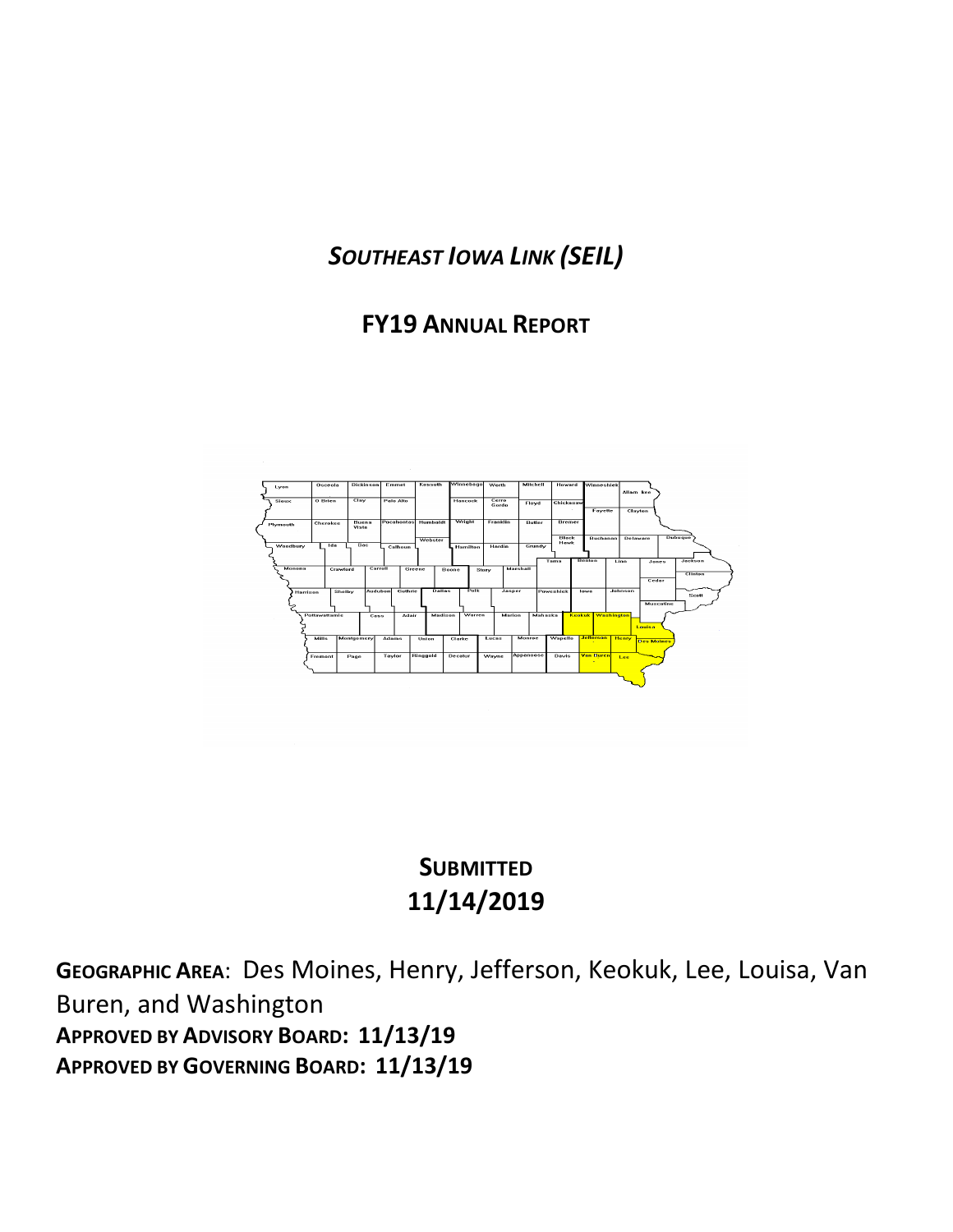# **Table of Contents**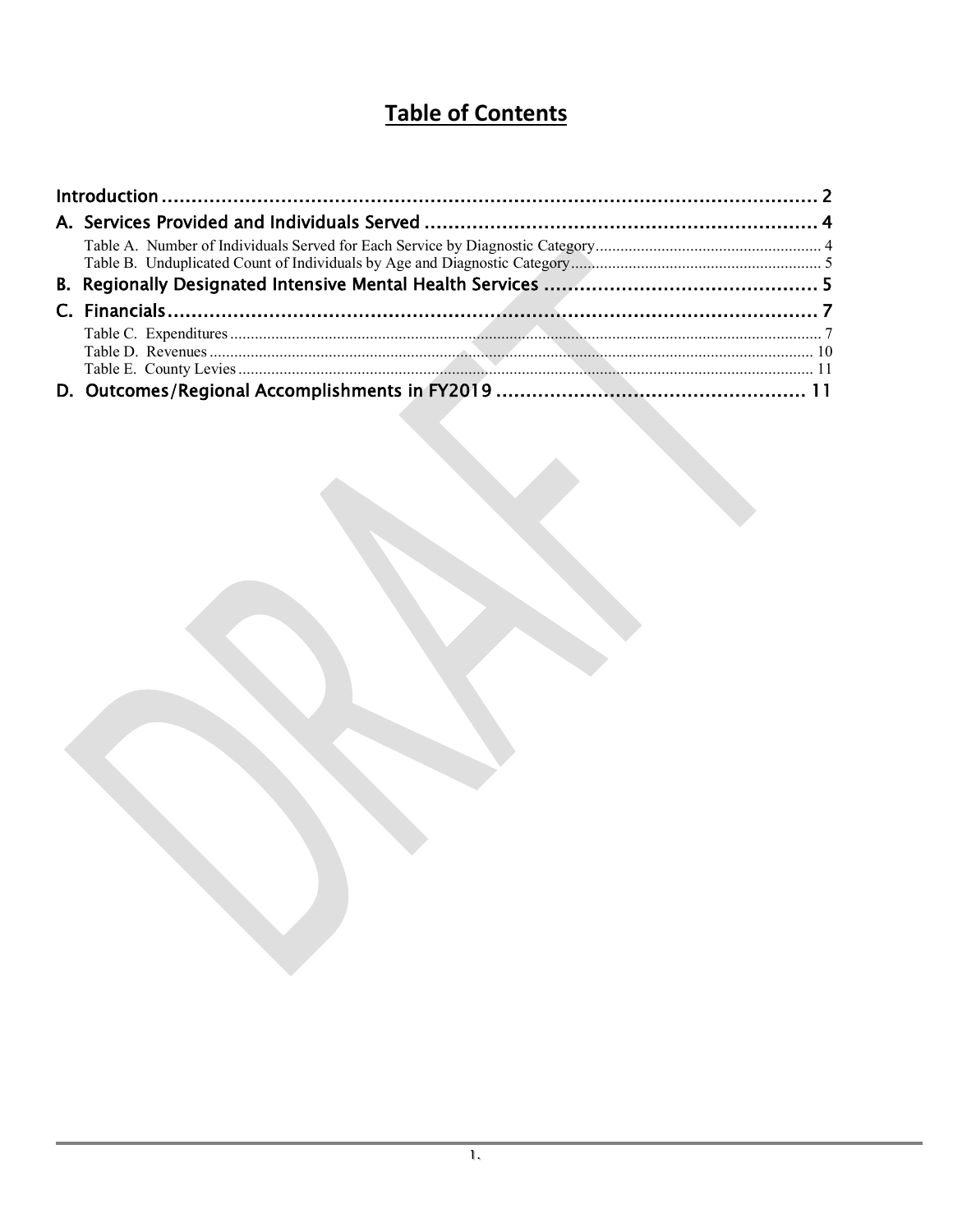## <span id="page-2-0"></span>**Introduction**

SEIL Region was formed under Iowa Code Chapter 28E to create a Mental Health and Disability Service Region in compliance with Iowa Code 331.390. The annual report is a component of the Management Plan which includes three parts: Annual Service and Budget Plan, Annual Report and Policies and Procedures Manual in compliance with Iowa Administrative Code 441.25.

In compliance with IAC 441-25 the SEIL Management Plan includes three parts: Annual Service and Budget Plan, Annual Report and Policies and Procedures Manual.

Throughout the fifth Fiscal Year (July 1, 2018 thru June 30, 2019) of the SEIL region operations, MHDS regions have once again been impacted by legislative direction as per HF690. SEIL was still in process of service development per last legislative direction and had begun the work of partnering, discussing, and developing the services moved to core for the region as per SF504 when the addition of Children's Behavioral Health system was designated to the regions for administration and the legislative direction of additional core services related to the Children's service delivery system. Though these services are not indicated as region responsibility until July 1, 2020, SEIL immediately began identifying partners in the Children's system so to ensure that interested parties could proactively engage with the region in system development and to acquaint the members of the region with individuals with whom we (the region) had not previously worked. Efforts in this area will move forward in FY20.

Related to HF2456, regions were designated the responsibility to expand core services as per the needs of those individuals with Complex Needs. This expansion in service development and financial obligation for regions include the services of: Assertive Community Treatment program additions/expansions, Access Centers (Crisis Assessment/Screening, Crisis Stabilization Residential Services, Substance Abuse Treatment, and Sub-acute), Intensive Rehabilitative Service Homes/Services, and Sub-acute. DHS and IDPH began their efforts to develop a single Statewide 24 Hour Crisis Hotline which was a service removed from the regions core service responsibility. DHS, DIA, and partners from the Iowa Hospital Association/Behavioral Health have engaged in preliminary discussions and fact finding during FY19 on the development of Tertiary Care to address the availability of inpatient acute services for Complex Needs population that frequently traditional inpatient units forego serving. These prospective tertiary care providers have been referenced as Intensive Psychiatric Care Units and are still in the very early stages of discussion/development.

For nearly the entirety of FY19, regions were subject to the target spend down of Fund Balances as per SF504 while simultaneously working on the development of new services as per HF2456. For the SEIL Region, the prescribed target was 20 percent (20%) carry forward or cash flow. Braid funding with other pay sources, predominantly Medicaid, continued to be an expectation. Startup costs of the region for new service array components has with high propensity become operation funding in anticipation of the other braid funds contributing. Though there is some anticipation that the region will be a permanent financial partner in these projects, it was not anticipated that the duration of time that the region would be the sole funder would be so lengthy. It stands to reason that there are distinct challenges to braid funding and maintaining access to nonroutine or crisis services even when there is system stability. Unfortunately, FY19 saw the reattribution of Medicaid eligibles across two remaining MCOs at the beginning of the year and the exit of yet another MCO at the end of the fiscal year. Further complicating service building/provision matters, Iowa currently has a very low unemployment rate and insufficient professional capacity which has created workforce shortage issues with Iowa human service providers (especially in rural Iowa) who currently report to be financially strapped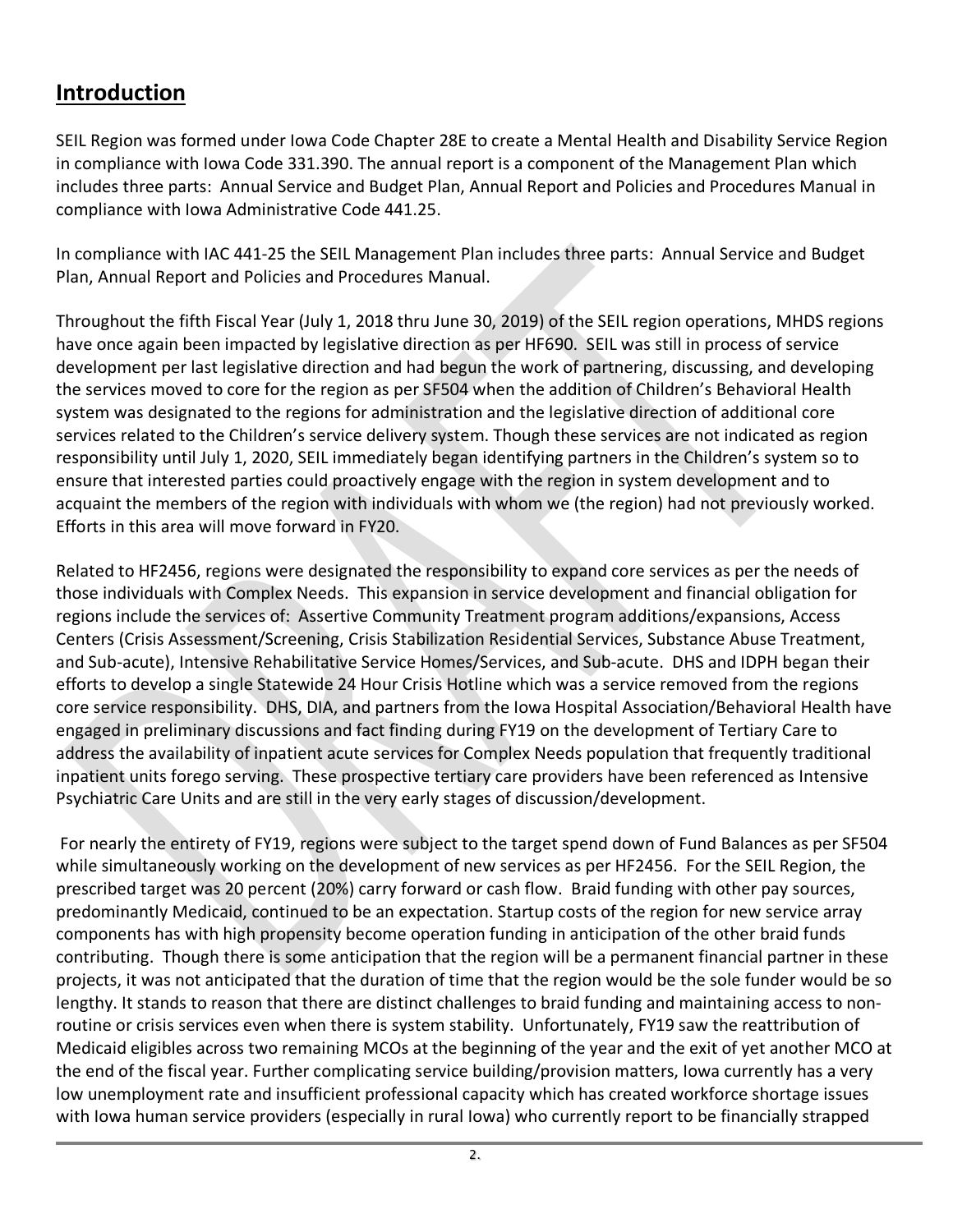and struggling to meet their financial obligations siting rate structures for many services are insufficient to cover their cost of service provision.

The financial needs and viability of the regions were not addressed in FY19 legislative session to expand the service array obligations to the Complex Needs population nor the anticipated Children's Behavioral Health populations, except to allow for an increased amount of forty percent (40%) Fund Balance to carry forward/cash flow across fiscal years. SEIL is cautiously optimistic that the Iowa legislature will address the financial needs of regions to develop and sustain the expansion of service as per the approval/passage of the three previous policy bills referenced above. Yet, SEIL cautions that insufficient region financing will result in loss of some service, delay of access to service, and/or capped service array correlating to anticipated financial obligations.

#### **The SEIL Governing Board for FY19 was comprised of the following members:**

Des Moines County Board of Supervisor Tom Broeker Henry County Board of Supervisor Marc Lindeen Jefferson County Board of Supervisor Dee Sandquist Keokuk County Board of Supervisor Michael Berg Lee County Board of Supervisor **Rick Larkin** Louisa County Board of Supervisor Chris Ball Van Buren County Board of Supervisor Mark Meek Washington County Board of Supervisor Jack Seward Jr. Customer/Family Member Representative Don Ross Provider Representative Bob Bartles

**The SEIL Adult Advisory Committee for FY19 was comprised of the following leadership members but as an open panel committee, many other interested individuals and organizations have participated:**

Chair Designate/Provider Representative Bob Bartles Vice Chair/Provider Representative Designate Chris Betsworth Customer/Family Member Representative Don Ross Customer/Family Member Representative Designate Secretary Christina Schark Secretary Designate(s) Kim Crutcher/Sandy Stever

Chair Tracy Liptak Vacant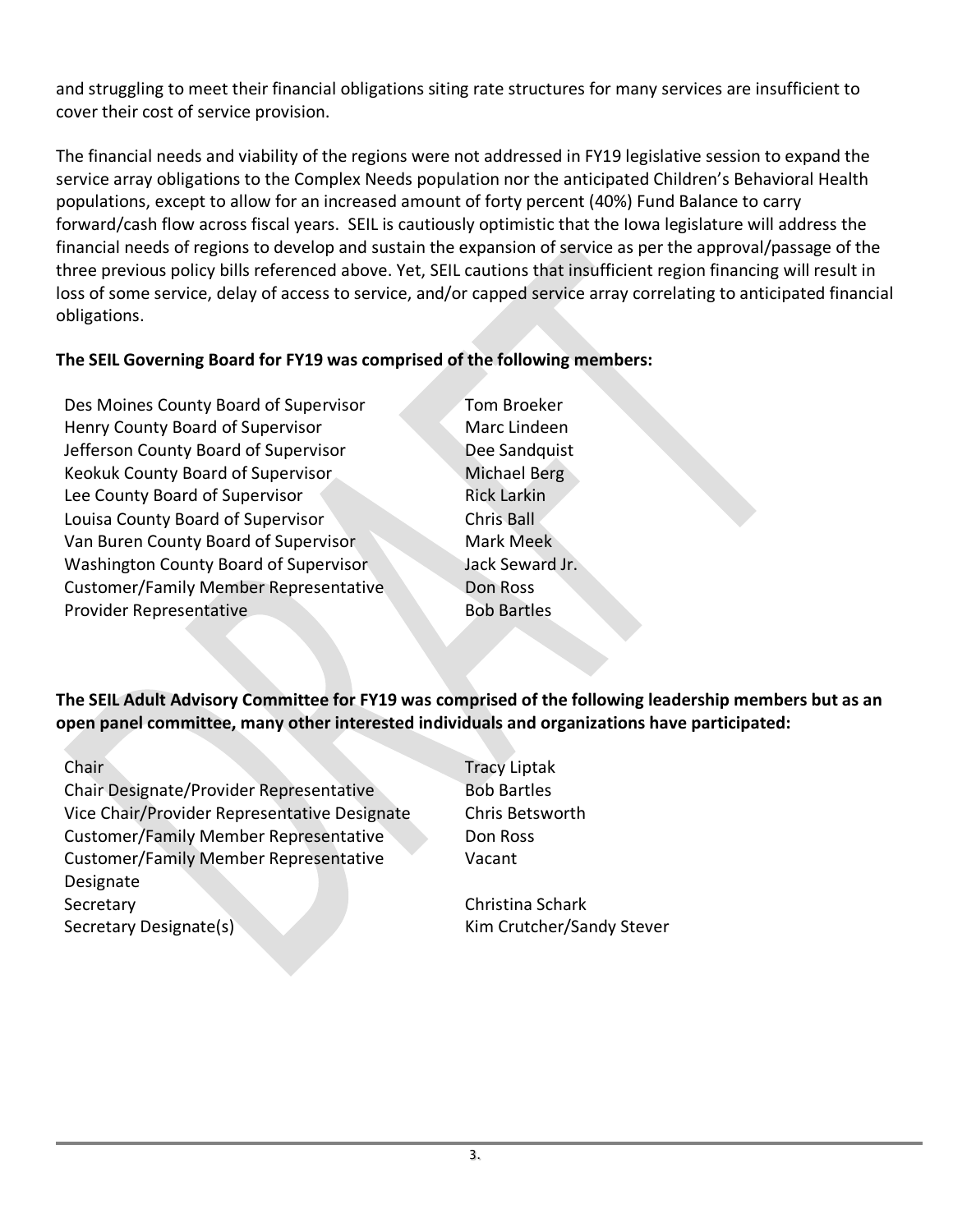## <span id="page-4-0"></span>**A. Services Provided and Individuals Served**

### <span id="page-4-1"></span>**Table A. Number of Individuals Served for Each Service by Diagnostic Category**

| FY 2019<br><b>Actual GAAP</b> | Southeast Iowa Link MHDS Region                                                                  | MI (40)        |                | ID(42)         |              |                |              | DD(43)         |              | BI (47)        |              |                | Other | <b>Total</b> |
|-------------------------------|--------------------------------------------------------------------------------------------------|----------------|----------------|----------------|--------------|----------------|--------------|----------------|--------------|----------------|--------------|----------------|-------|--------------|
|                               |                                                                                                  | Α              | $\mathsf{C}$   | $\overline{A}$ | $\mathsf{C}$ | $\mathsf{A}$   | $\mathsf{C}$ | $\overline{A}$ | $\mathsf{C}$ | $\overline{A}$ | $\mathsf{C}$ |                |       |              |
| Core                          |                                                                                                  |                |                |                |              |                |              |                |              |                |              |                |       |              |
|                               | <b>Treatment</b>                                                                                 |                |                |                |              |                |              |                |              |                |              |                |       |              |
| 42305                         | Psychotherapeutic Treatment - Outpatient                                                         | $\overline{2}$ |                |                |              |                |              |                |              |                |              | $\mathbf{2}$   |       |              |
| 71319                         | State MHI Inpatient - Per diem charges                                                           | 11             |                |                |              |                |              |                |              |                |              | 11             |       |              |
| 73319                         | Other Priv./Public Hospitals - Inpatient per diem<br>charges                                     | $\overline{2}$ |                |                |              |                |              |                |              |                |              | $\mathbf{2}$   |       |              |
|                               | <b>Basic Crisis Response</b>                                                                     |                |                |                |              |                |              |                |              |                |              |                |       |              |
| 44301                         | <b>Crisis Evaluation</b><br><b>Support for Community Living</b>                                  | 1126           | 20             |                |              |                |              |                |              |                |              | 1146           |       |              |
| 32329                         | Support Services - Supported Community Living                                                    | 29             |                |                |              | $\overline{3}$ |              |                |              |                |              | 32             |       |              |
|                               | <b>Support For Employment</b>                                                                    |                |                |                |              |                |              |                |              |                |              |                |       |              |
| 50362                         | Voc/Day - Prevocational Services                                                                 | $\mathbf 1$    |                |                |              |                |              |                |              |                |              | 1              |       |              |
| 50364                         | Voc/Day - Job Development                                                                        | $\mathbf{1}$   |                |                |              |                |              |                |              |                |              | $\mathbf{1}$   |       |              |
| 50367                         | Day Habilitation                                                                                 | 3              |                |                |              | 4              |              |                |              |                |              | 7              |       |              |
| 50368                         | Voc/Day - Individual Supported Employment                                                        | 5              | $\mathbf{1}$   |                |              | $\mathbf{1}$   |              |                |              |                |              | $\overline{7}$ |       |              |
| 50369                         | Voc/Day - Group Supported Employment                                                             | $\overline{2}$ |                |                |              | $\overline{2}$ |              |                |              |                |              | 4              |       |              |
|                               | <b>Recovery Services</b>                                                                         |                |                |                |              |                |              |                |              |                |              |                |       |              |
|                               | <b>Service Coordination</b>                                                                      |                |                |                |              |                |              |                |              |                |              |                |       |              |
| 24376                         | <b>Health Homes Coordination - Coordination Services</b><br><b>Core Evidence Based Treatment</b> | 60             |                |                |              |                |              |                |              |                |              | 60             |       |              |
| 32396                         | <b>Supported Housing</b>                                                                         | 19             |                |                |              |                |              |                |              |                |              | 19             |       |              |
| 42398                         | <b>Assertive Community Treatment (ACT)</b>                                                       | $\mathbf{1}$   |                |                |              |                |              |                |              |                |              | $\mathbf{1}$   |       |              |
|                               | <b>Core Subtotals:</b>                                                                           | 1262           | 21             |                |              | 10             |              |                |              |                |              | 1293           |       |              |
| <b>Mandated</b>               |                                                                                                  |                |                |                |              |                |              |                |              |                |              |                |       |              |
| 74XXX                         | Commitment Related (except 301)                                                                  | 458            | 6              | 1              |              |                |              |                |              |                |              | 465            |       |              |
| 75XXX                         | Mental health advocate                                                                           | 472            | 9              |                |              |                |              |                |              |                |              | 481            |       |              |
|                               | <b>Mandated Subtotals:</b>                                                                       | 930            | 15             | $\mathbf{1}$   |              |                |              |                |              |                |              | 946            |       |              |
| <b>Core Plus</b>              |                                                                                                  |                |                |                |              |                |              |                |              |                |              |                |       |              |
|                               | <b>Comprehensive Facility and Community Based</b><br>Treatment                                   |                |                |                |              |                |              |                |              |                |              |                |       |              |
| 44302                         | 23 Hour Observation and Holding                                                                  | 9              |                |                |              |                |              |                |              |                |              | 9              |       |              |
| 44313                         | Crisis Stabilization Residential Service (CSRS)                                                  | 72             |                |                |              |                |              |                |              |                |              | 72             |       |              |
|                               | <b>Sub-Acute Services</b>                                                                        |                |                |                |              |                |              |                |              |                |              |                |       |              |
|                               | <b>Justice System Involved Services</b>                                                          |                |                |                |              |                |              |                |              |                |              |                |       |              |
| 25XXX                         | Coordination services                                                                            | 422            | $\overline{2}$ |                |              |                |              |                |              |                |              | 424            |       |              |
|                               | <b>Additional Core Evidence Based Treatment</b>                                                  |                |                |                |              |                |              |                |              |                |              |                |       |              |
| 42366                         | Psychotherapeutic Treatment - Social Support<br>Services                                         | 522            |                | 10             |              | 41             |              |                |              |                |              | 573            |       |              |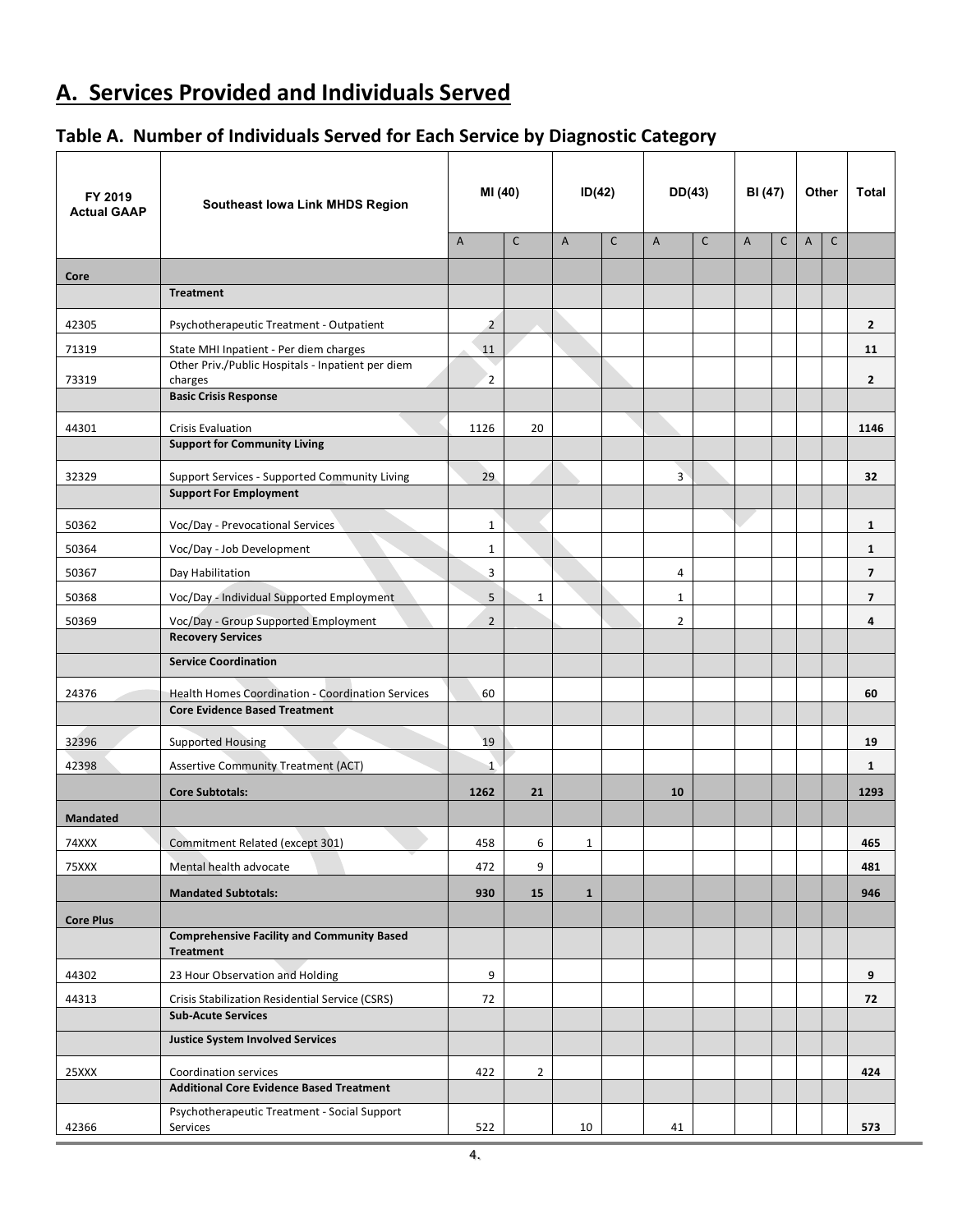|                                                              | <b>Core Plus Subtotals:</b>                               | 1025 | $\overline{2}$          | 10 | 41 |  |  | 1078 |
|--------------------------------------------------------------|-----------------------------------------------------------|------|-------------------------|----|----|--|--|------|
| Other<br>Informational<br><b>Services</b>                    |                                                           |      |                         |    |    |  |  |      |
| 04372                                                        | Planning and/or Consultation Services (Client<br>Related) |      | 5                       |    |    |  |  | 796  |
|                                                              | <b>Other Informational Services Subtotals:</b>            | 791  | 5                       |    |    |  |  | 796  |
| <b>Community</b><br><b>Living Support</b><br><b>Services</b> |                                                           |      |                         |    |    |  |  |      |
| 23376                                                        | Crisis Care Coordination - Coordination Services          | 127  | $\overline{\mathbf{3}}$ |    |    |  |  | 130  |
| 33340                                                        | Basic Needs - Rent Payments                               | 22   |                         |    |    |  |  | 22   |
|                                                              | <b>Community Living Support Services Subtotals:</b>       | 149  | $\overline{\mathbf{3}}$ |    |    |  |  | 152  |
| Congregate<br><b>Services</b>                                |                                                           |      |                         |    |    |  |  |      |
| 64XXX                                                        | RCF-6 and over beds                                       | 11   |                         |    |    |  |  | 11   |
|                                                              | <b>Congregate Services Subtotals:</b>                     | 11   |                         |    |    |  |  | 11   |
| Administration                                               |                                                           |      |                         |    |    |  |  |      |
| Uncategorized                                                |                                                           |      |                         |    |    |  |  |      |
| <b>Regional Totals:</b>                                      |                                                           | 4168 | 46                      | 11 | 51 |  |  | 4276 |

#### <span id="page-5-0"></span>**Table B. Unduplicated Count of Individuals by Age and Diagnostic Category**

| <b>Disability Group</b>                          | <b>Children</b> | Adult | <b>Unduplicated Total</b> | <b>DG</b> |
|--------------------------------------------------|-----------------|-------|---------------------------|-----------|
| <b>Mental Illness</b>                            | 34              | 2982  | 3016                      | 40        |
| Mental Illness, Intellectual Disabilities        | 0               | 5     |                           | 40, 42    |
| Mental Illness, Other Developmental Disabilities | 0               | 33    | 33                        | 40, 43    |
| <b>Intellectual Disabilities</b>                 | 0               | 6     | 6                         | 42        |
| <b>Other Developmental Disabilities</b>          | 0               | 15    | 15                        | 43        |
| <b>Total</b>                                     | 34              | 3041  | 3075                      | 99        |

## <span id="page-5-1"></span>**B. Regionally Designated Intensive Mental Health Services**

SEIL is in discussion with the following providers to facilitate **Access Center** services**.** Each of these providers are working on the plans and processes in order to meet the following requirements:

- Immediate intake assessment and screening that includes but is not limited to mental and physical conditions, suicide risk, brain injury, and substance use.
- Comprehensive person-centered mental health assessments by appropriately licensed or credentialed professionals.
- Comprehensive person-centered substance use disorder assessments by appropriately licensed or credentialed professional.
- Peer support services.
- Mental health treatment.
- Substance abuse treatment.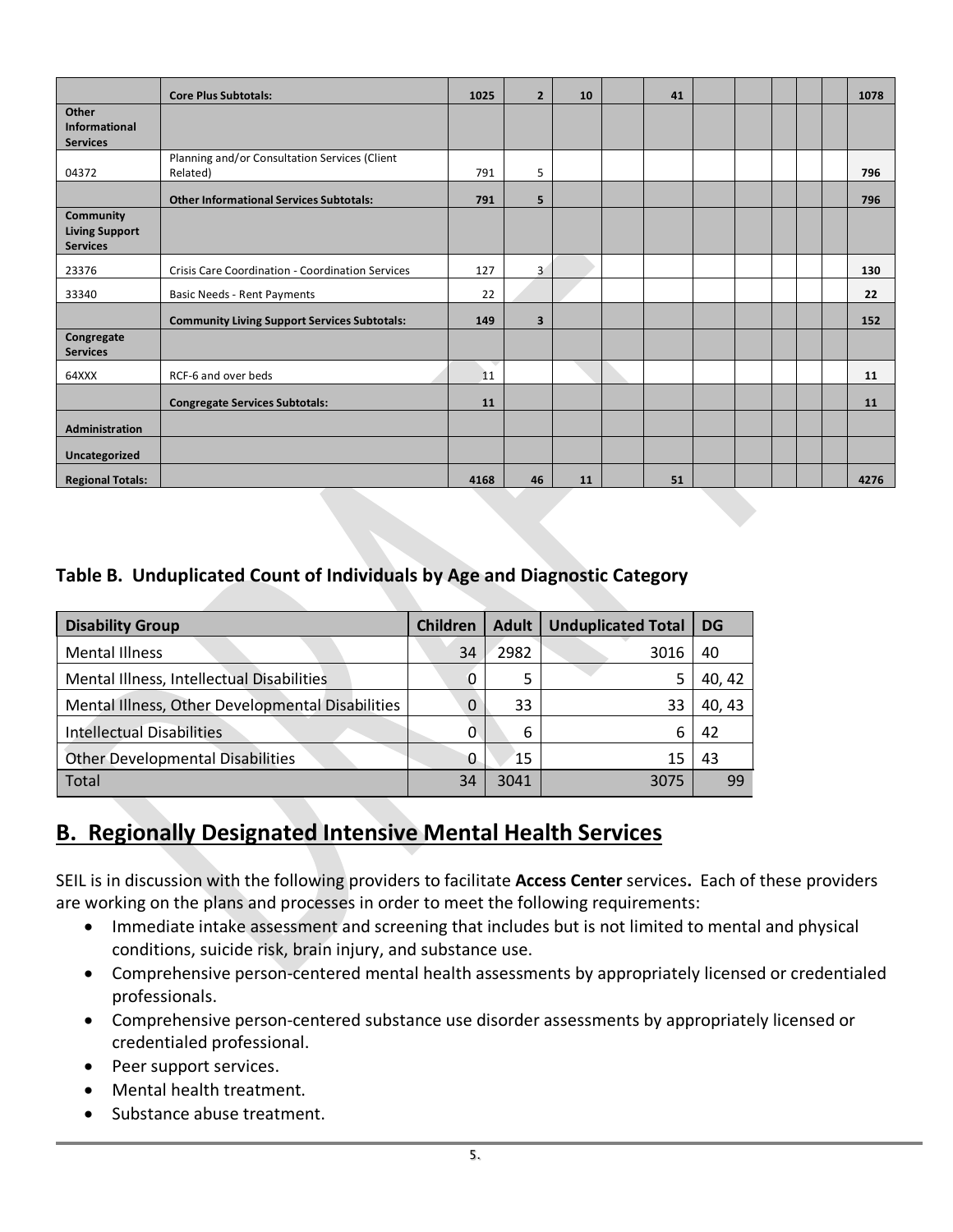- Physical health services.
- Care coordination.
- Service navigation and linkage to needed services.

| <b>Date</b><br>Designated | <b>Access Center</b>                                                        |
|---------------------------|-----------------------------------------------------------------------------|
| <b>NA</b>                 | Discussing Access Center Services with Johnson County, Iowa City            |
| <b>NA</b>                 | Discussing Access Center Services with Southern Iowa Mental Health, Ottumwa |

The region has designated the following **Assertive Community Treatment (ACT)** team which have been evaluated for program fidelity, including a peer review as required by sub rule 25.6(2), and documentation of each team's most recent fidelity score.

| Date Designated |                    | <b>CT Teams</b> | <b>Fidelity S</b><br>Score |
|-----------------|--------------------|-----------------|----------------------------|
| 11/3/2018       | UIHC,<br>Iowa City |                 | $\sim$<br>4.U              |

The region has designated the following **Subacute** service providers which meet the criteria and are licensed by the Department of Inspections and Appeals.

| subacute                                                                  |
|---------------------------------------------------------------------------|
| i Hillcrest<br>with<br>Contracted<br>Family<br>Services-<br>Licensed<br>ັ |
|                                                                           |

The region has designated the following **Intensive Residential Service** providers which meet the following requirements:

- Enrolled as an HCBS 1915(i) habilitation or an HCBS 1915(c) intellectual disability waiver supported community living provider.
- Provide staffing 24 hours a day, 7 days a week, 365 days a year.
- Maintain staffing ratio of one staff to every two and on-half residents.
- Ensure that all staff have the minimum qualifications required.
- Provider coordination with the individual's clinical mental health and physical health treatment, and other services and support.
- Provide clinical oversight by a mental health professional
- Have a written cooperative agreement with an outpatient provider.
- Be licensed as a substance abuse treatment program or have a written cooperative agreement.
- Accept and service eligible individuals who are court-ordered.
- Provide services to eligible individuals on a no reject, no eject basis.
- Serve no more than five individuals at a site.
- Be located in a neighborhood setting to maximize community integration and natural supports.
- Demonstrate specialization in serving individuals with an SPMI or multi-occurring conditions and serve individuals with similar conditions in the same site.

<span id="page-6-0"></span>

| Date<br>Designate | <b>Intensive Residential Services</b>                                                          |
|-------------------|------------------------------------------------------------------------------------------------|
| <b>NA</b>         | 'Y19<br>This $\overline{a}$<br>i service has not i<br>withir<br>been<br>nannlaveh <sub>i</sub> |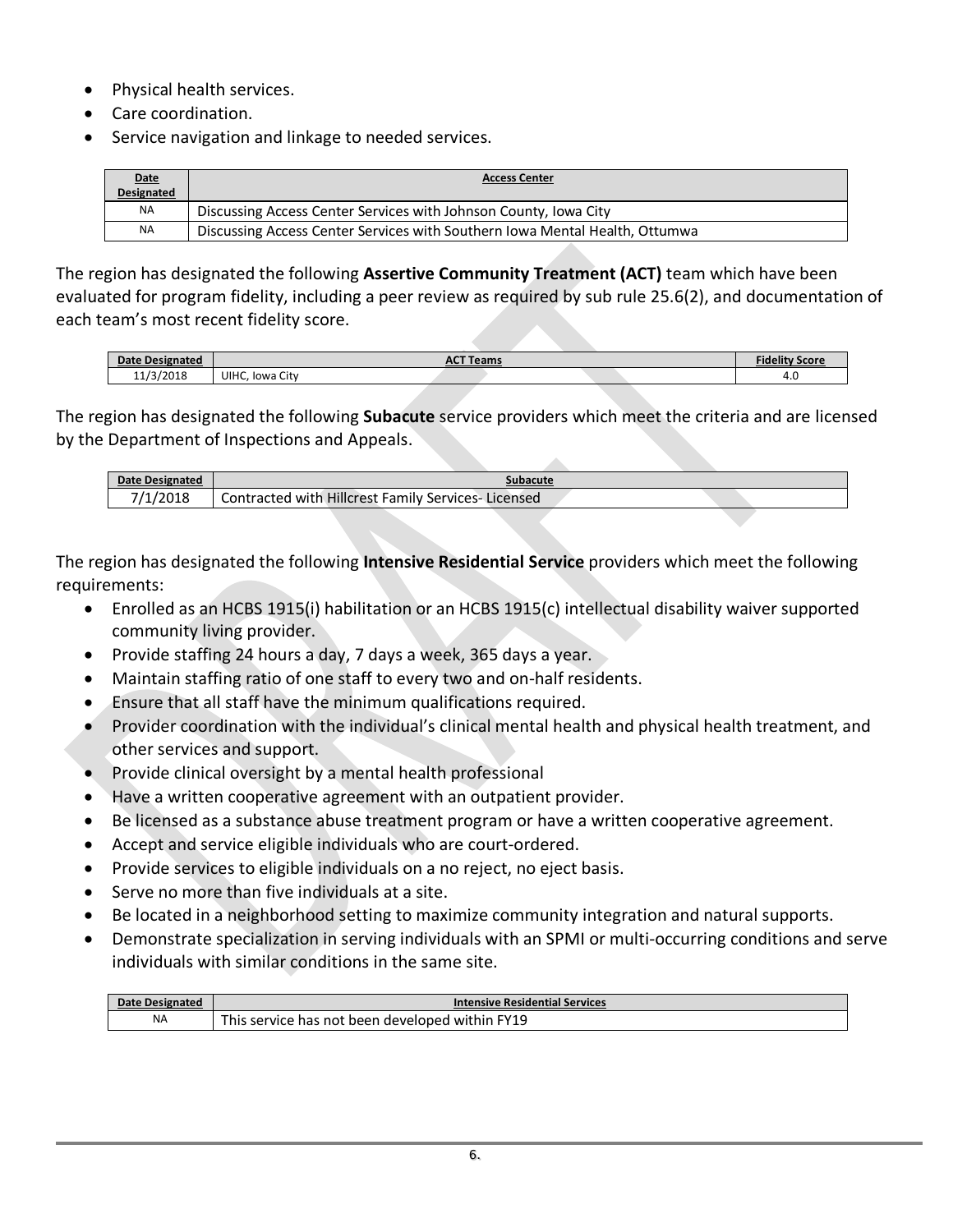# **C. Financials**

#### <span id="page-7-0"></span>**Table C. Expenditures**

| FY 2019<br><b>Accrual</b> | <b>SEIL MHDS Region</b>                                        | MI (40)      | ID(42) | DD(43)    | BI<br>(47) | Admin (44) | <b>Total</b>             |
|---------------------------|----------------------------------------------------------------|--------------|--------|-----------|------------|------------|--------------------------|
| <b>Core Domains</b>       |                                                                |              |        |           |            |            |                          |
| <b>COA</b>                | <b>Treatment</b>                                               |              |        |           |            |            |                          |
|                           | Mental health outpatient                                       |              |        |           |            |            |                          |
| 42305                     | therapy<br>Medication prescribing &                            | 4,591.37     |        |           |            |            | 4,591                    |
| 42306                     | management                                                     |              |        |           |            |            |                          |
| 43301                     | Assessment & evaluation                                        |              |        |           |            |            |                          |
|                           | Mental health inpatient                                        |              |        |           |            |            |                          |
| 71319                     | therapy-MHI<br>Mental health inpatient                         | 333,968.75   |        |           |            |            | 333,969                  |
| 73319                     | therapy                                                        | 3,227.61     |        |           |            |            | 3,228                    |
|                           | <b>Crisis Services</b>                                         |              |        |           |            |            |                          |
|                           | Personal emergency                                             |              |        |           |            |            |                          |
| 32322                     | response system                                                |              |        |           |            |            |                          |
| 44301                     | Crisis evaluation                                              | 598,958.17   |        |           |            |            | 598,958                  |
| 44302                     | 23 hour crisis observation &<br>holding                        | 4,544.54     |        |           |            |            | 4,545                    |
|                           | 24 hour access to crisis                                       |              |        |           |            |            |                          |
| 44305                     | response                                                       |              |        |           |            |            | $\blacksquare$           |
| 44307                     | Mobile response                                                | 1,500.00     |        |           |            |            | 1,500                    |
|                           | <b>Crisis Stabilization</b>                                    |              |        |           |            |            |                          |
| 44312                     | community-based services<br>Crisis Stabilization residential   |              |        |           |            |            | $\blacksquare$           |
| 44313                     | services                                                       | 1,134,588.20 |        |           |            |            | 1,134,588                |
|                           | Access Centers: start-up /                                     |              |        |           |            |            |                          |
| 44396                     | sustainability<br><b>Support for Community</b>                 |              |        |           |            |            |                          |
|                           | Living                                                         |              |        |           |            |            |                          |
| 32320                     | Home health aide                                               |              |        |           |            |            |                          |
| 32325                     | Respite                                                        |              |        |           |            |            |                          |
|                           | Home & vehicle                                                 |              |        |           |            |            |                          |
| 32328                     | modifications                                                  |              |        |           |            |            |                          |
| 32329                     | Supported community living                                     | 357,209.44   |        | 67,537.02 |            |            | 424,746                  |
|                           | Intensive residential services                                 |              |        |           |            |            |                          |
| 42329                     |                                                                |              |        |           |            |            |                          |
|                           | <b>Support for Employment</b><br><b>Prevocational services</b> |              |        |           |            |            |                          |
| 50362                     |                                                                | 130.00       |        |           |            |            | 130                      |
| 50364                     | Job development                                                | 264.52       |        |           |            |            | 265                      |
| 50367                     | Day habilitation                                               | 1,440.53     |        | 22,268.99 |            |            | 23,710                   |
|                           | Supported employment                                           |              |        |           |            |            |                          |
| 50368                     |                                                                | 30,350.07    |        | 2,573.48  |            |            | 32,924                   |
| 50369                     | Group Supported<br>employment-enclave                          | 1,161.56     |        | 4,044.16  |            |            | 5,206                    |
|                           | <b>Recovery Services</b>                                       |              |        |           |            |            |                          |
|                           | Family support                                                 |              |        |           |            |            |                          |
| 45323                     | Peer support                                                   | 3,545.00     |        |           |            |            | 3,545                    |
| 45366                     |                                                                |              |        |           |            |            | $\overline{\phantom{a}}$ |
|                           | <b>Service Coordination</b>                                    |              |        |           |            |            |                          |
| 21375                     | Case management                                                |              |        |           |            |            | $\blacksquare$           |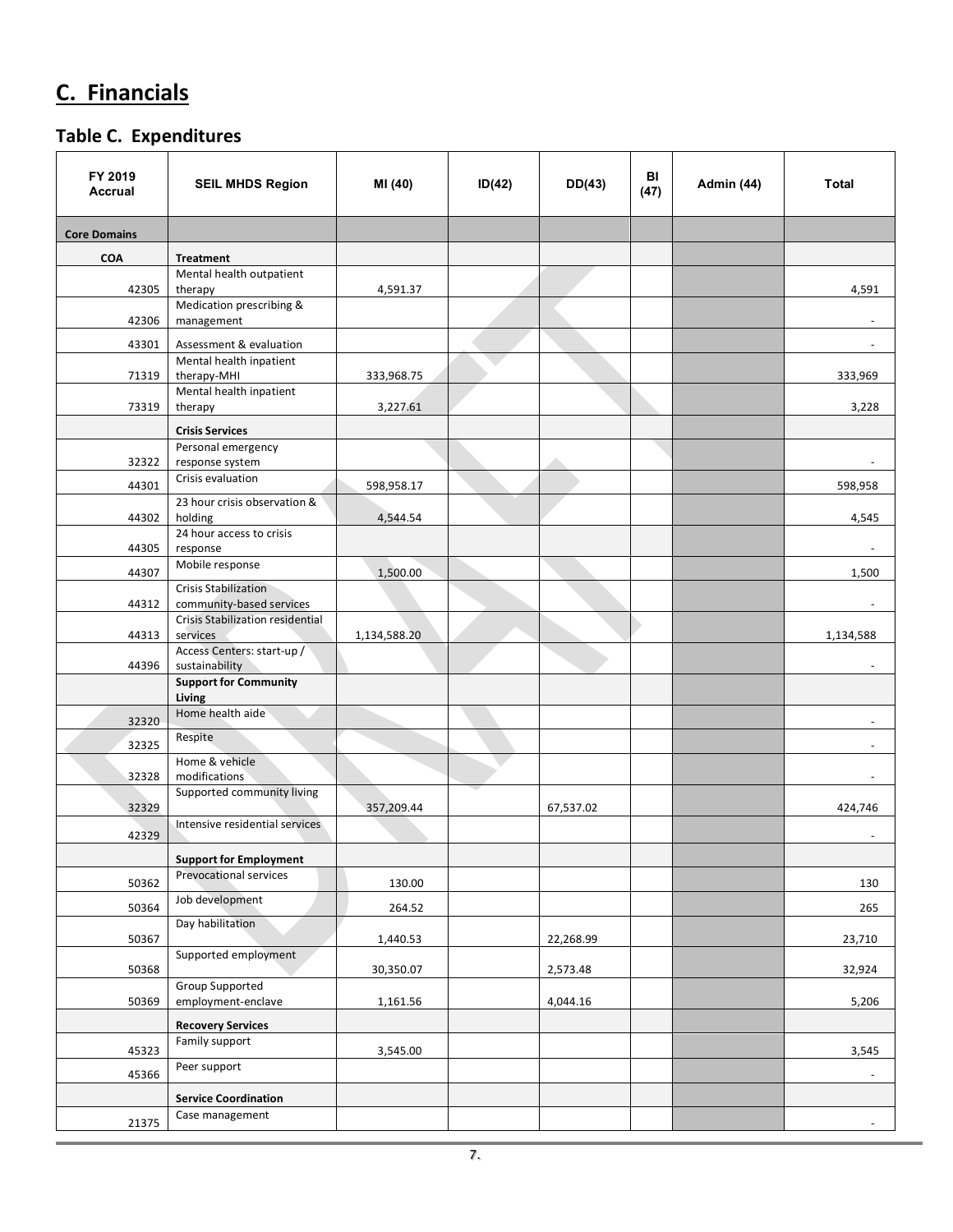| 24376                                    | <b>Health homes</b>                                               | 44,034.23    |           |           |  | 44,034    |
|------------------------------------------|-------------------------------------------------------------------|--------------|-----------|-----------|--|-----------|
|                                          | <b>Sub-Acute Services</b>                                         |              |           |           |  |           |
| 63309                                    | Subacute services-1-5 beds                                        |              |           |           |  |           |
| 64309                                    | Subacute services-6 and over<br>beds                              |              |           |           |  |           |
|                                          | <b>Core Evidenced Based</b><br><b>Treatment</b>                   |              |           |           |  |           |
| 04422                                    | <b>Education &amp; Training Services</b><br>- provider competency | 19,652.59    |           |           |  | 19,653    |
| 32396                                    | Supported housing                                                 | 65,578.93    |           |           |  | 65,579    |
| 42398                                    | Assertive community<br>treatment (ACT)                            | 3,792.75     |           |           |  | 3,793     |
| 45373                                    | Family psychoeducation                                            |              |           |           |  |           |
|                                          | <b>Core Domains Total</b>                                         |              |           |           |  |           |
| <b>Mandated</b>                          |                                                                   | 2,608,538.26 |           | 96,423.65 |  | 2,704,962 |
| <b>Services</b>                          |                                                                   |              |           |           |  |           |
| 46319                                    | Oakdale                                                           |              |           |           |  |           |
| 72319                                    | State resource centers                                            |              |           |           |  |           |
| 74XXX                                    | Commitment related (except<br>301)                                | 209,401.49   | 61.59     |           |  | 209,463   |
|                                          | Mental health advocate                                            |              |           |           |  |           |
| 75XXX                                    | <b>Mandated Services Total</b>                                    | 152,589.52   |           |           |  | 152,590   |
|                                          |                                                                   | 361,991.01   | 61.59     |           |  | 362,053   |
| <b>Additional Core</b><br><b>Domains</b> |                                                                   |              |           |           |  |           |
|                                          | Justice system-involved<br>services                               |              |           |           |  |           |
| 25xxx                                    | <b>Coordination services</b>                                      | 217,540.80   |           |           |  | 217,541   |
| 44346                                    | 24 hour crisis line**                                             | 9,137.00     |           |           |  | 9,137     |
| 44366                                    | Warm line**                                                       |              |           |           |  |           |
| 46305                                    | Mental health services in jails                                   |              |           |           |  |           |
| 46399                                    | Justice system-involved<br>services-other                         |              |           |           |  |           |
| 46422                                    | Crisis prevention training                                        | 37,749.52    |           |           |  | 37,750    |
|                                          | Mental health court related                                       |              |           |           |  |           |
| 46425                                    | costs<br>Civil commitment                                         |              |           |           |  |           |
| 74301                                    | prescreening evaluation                                           |              |           |           |  |           |
|                                          | <b>Additional Core Evidenced</b><br>based treatment               |              |           |           |  |           |
|                                          | Peer self-help drop-in centers                                    |              |           |           |  |           |
| 42366                                    |                                                                   | 747,817.11   | 15,467.31 | 30,509.61 |  | 793,794   |
| 42397                                    | Psychiatric rehabilitation<br>(IPR)                               |              |           |           |  |           |
|                                          | <b>Additional Core Domains</b><br><b>Total</b>                    | 1,012,244.43 | 15,467.31 | 30,509.61 |  | 1,058,221 |
| Other                                    |                                                                   |              |           |           |  |           |
| Informational<br><b>Services</b>         |                                                                   |              |           |           |  |           |
| 03371                                    | Information & referral                                            |              |           |           |  |           |
| 04372                                    | Planning and/or Consultation<br>(client related)                  | 190,047.94   |           |           |  | 190,048   |
| 04377                                    | Provider Incentive Payment                                        |              |           |           |  |           |
| 04399                                    | Consultation Other                                                |              |           |           |  |           |
|                                          | Planning and Management<br>Consultants (non-client                | 70,790.00    |           |           |  |           |
| 04429                                    | related)                                                          |              |           |           |  | 70,790    |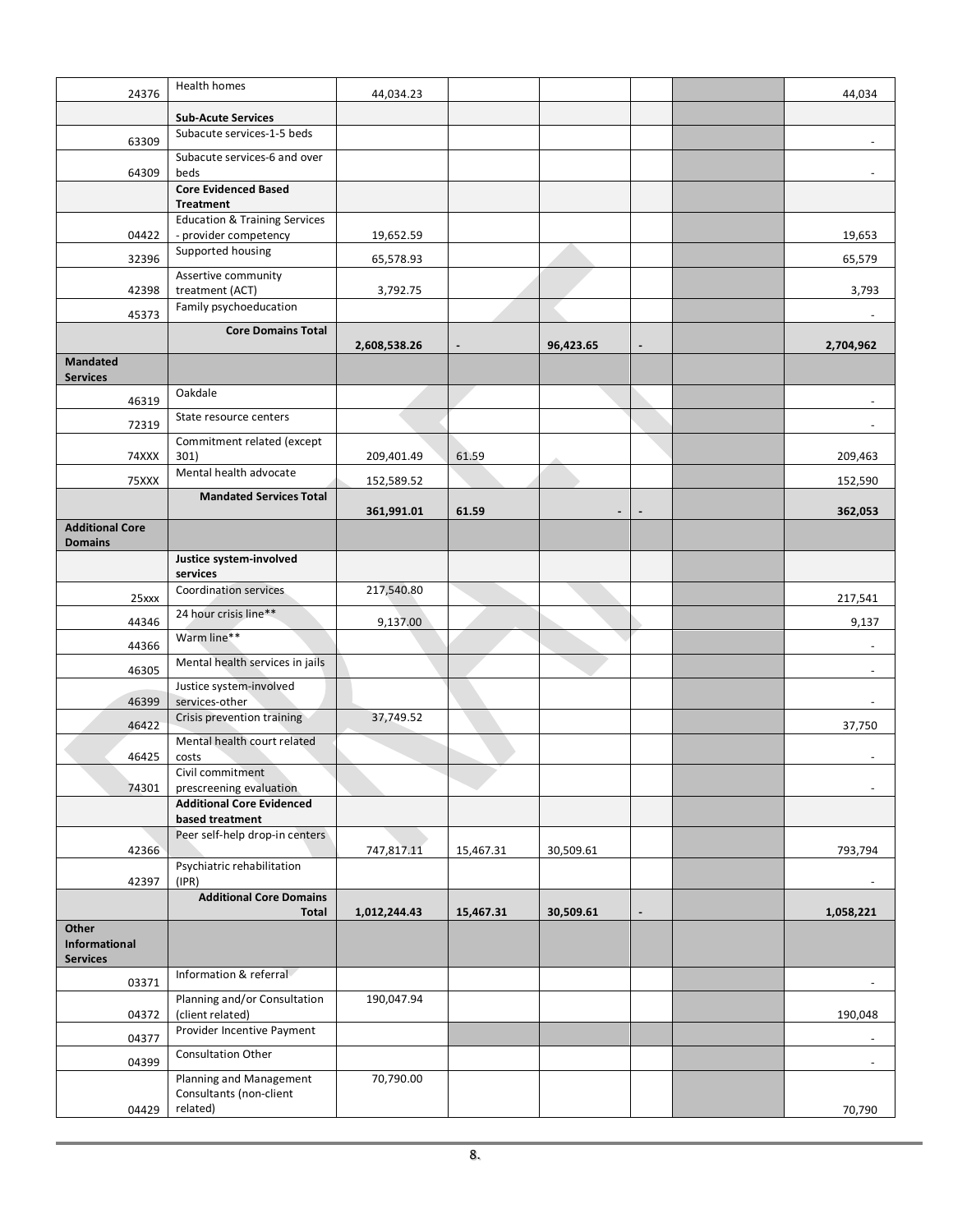| 05373                                      | Public education                                    | 6,616.06   |    |                          |  | 6,616                        |
|--------------------------------------------|-----------------------------------------------------|------------|----|--------------------------|--|------------------------------|
|                                            | <b>Other Informational Services</b><br><b>Total</b> | 267,454.00 |    | $\blacksquare$           |  | 267,454                      |
| <b>Community Living</b><br><b>Supports</b> |                                                     |            |    |                          |  |                              |
| 06399                                      | Academic services                                   |            |    |                          |  |                              |
| 22XXX                                      | Services management                                 | 199,948.85 |    |                          |  | 199,949                      |
| 23376                                      | Crisis care coordination                            | 12,012.27  |    |                          |  | 12,012                       |
| 23399                                      | Crisis care coordination other                      |            |    |                          |  |                              |
| 24399                                      | Health home other                                   |            |    |                          |  | $\overline{\phantom{a}}$     |
| 31XXX                                      | Transportation                                      |            |    |                          |  | $\overline{\phantom{a}}$     |
| 32321                                      | Chore services                                      |            |    |                          |  | ÷,                           |
| 32326                                      | Guardian/conservator                                |            |    |                          |  | ÷,                           |
| 32327                                      | Representative payee                                |            | v. |                          |  |                              |
| 32335                                      | CDAC                                                |            |    |                          |  | $\overline{\phantom{a}}$     |
| 32399                                      | Other support                                       |            |    |                          |  | ٠                            |
| 33330                                      | Mobile meals                                        |            |    |                          |  | $\blacksquare$               |
| 33340                                      | Rent payments (time limited)                        | 36,830.16  |    |                          |  | 36,830                       |
| 33345                                      | Ongoing rent subsidy                                |            |    |                          |  |                              |
| 33399                                      | Other basic needs                                   |            |    |                          |  |                              |
|                                            | Physiological outpatient                            |            |    |                          |  |                              |
| 41305                                      | treatment<br>Prescription meds                      |            |    |                          |  |                              |
| 41306                                      | In-home nursing                                     |            |    |                          |  |                              |
| 41307                                      | <b>Health supplies</b>                              |            |    |                          |  |                              |
| 41308                                      | Other physiological                                 |            |    |                          |  | $\overline{\phantom{a}}$     |
| 41399                                      | treatment                                           |            |    |                          |  | ÷,                           |
| 42309                                      | Partial hospitalization                             |            |    |                          |  | L,                           |
| 42310                                      | Transitional living program                         |            |    |                          |  |                              |
| 42363                                      | Day treatment                                       |            |    |                          |  | $\overline{\phantom{a}}$     |
| 42396                                      | Community support<br>programs                       |            |    |                          |  |                              |
|                                            | Other psychotherapeutic                             |            |    |                          |  |                              |
| 42399                                      | treatment<br>Other non-crisis evaluation            |            |    |                          |  | $\blacksquare$               |
| 43399                                      |                                                     |            |    |                          |  | $\blacksquare$               |
| 44304                                      | Emergency care                                      |            |    |                          |  | $\overline{\phantom{0}}$     |
| 44399                                      | Other crisis services                               |            |    |                          |  | $\overline{\phantom{0}}$     |
| 45399                                      | Other family & peer support                         |            |    |                          |  | $\overline{\phantom{a}}$     |
| 46306                                      | Psychiatric medications in jail                     |            |    |                          |  | $\overline{\phantom{a}}$     |
| 50361                                      | Vocational skills training                          |            |    |                          |  | $\blacksquare$               |
| 50365                                      | Supported education                                 |            |    |                          |  | $\overline{\phantom{a}}$     |
| 50399                                      | Other vocational & day<br>services                  |            |    |                          |  | $\overline{\phantom{a}}$     |
|                                            | RCF 1-5 beds (63314, 63315                          |            |    |                          |  |                              |
| 63XXX                                      | & 63316)<br>ICF 1-5 beds (63317 & 63318)            |            |    |                          |  | $\qquad \qquad \blacksquare$ |
| 63XXX                                      | SCL 1-5 beds                                        |            |    |                          |  | $\overline{\phantom{a}}$     |
| 63329                                      | Other 1-5 beds                                      |            |    |                          |  | ٠                            |
| 63399                                      | <b>Community Living Supports</b>                    | 248,791.28 |    | $\overline{\phantom{a}}$ |  | $\blacksquare$               |
|                                            |                                                     |            |    |                          |  | 248,791                      |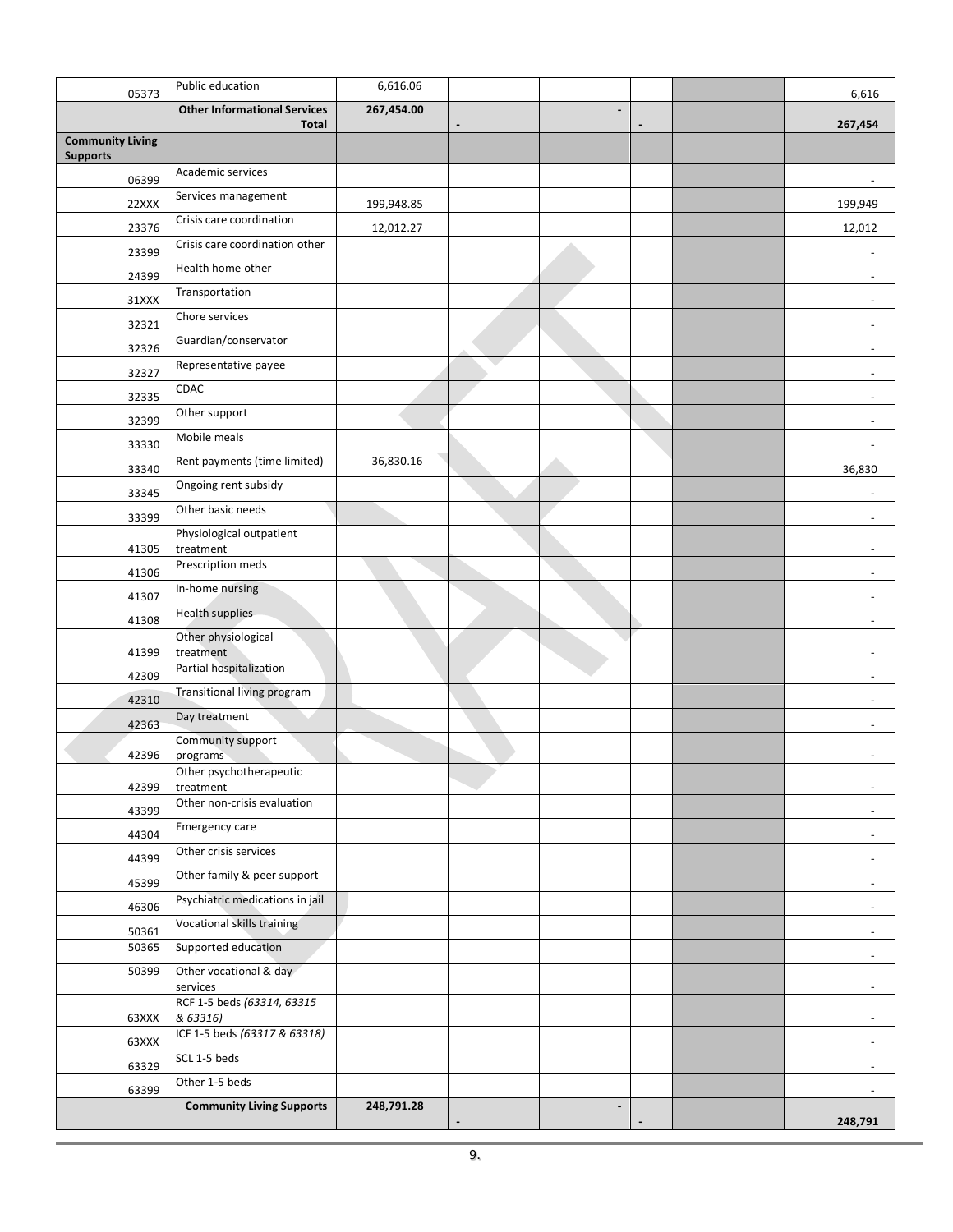| <b>Other Congregate</b><br><b>Services</b> |                                                                                                                                                           |              |           |            |                |              |              |
|--------------------------------------------|-----------------------------------------------------------------------------------------------------------------------------------------------------------|--------------|-----------|------------|----------------|--------------|--------------|
|                                            | Work services (work                                                                                                                                       |              |           |            |                |              |              |
| 50360                                      | activity/sheltered work)                                                                                                                                  |              |           |            |                |              |              |
| 64XXX                                      | RCF 6 and over beds (64314,<br>64315 & 64316)                                                                                                             | 225,014.38   |           |            |                |              | 225,014      |
|                                            | ICF 6 and over beds (64317 &                                                                                                                              |              |           |            |                |              |              |
| 64XXX                                      | 64318)<br>SCL 6 and over beds                                                                                                                             |              |           |            |                |              |              |
| 64329                                      |                                                                                                                                                           |              |           |            |                |              |              |
| 64399                                      | Other 6 and over beds                                                                                                                                     |              |           |            |                |              |              |
|                                            | <b>Other Congregate Services</b>                                                                                                                          |              |           |            |                |              |              |
| <b>Administration</b>                      | Total                                                                                                                                                     | 225,014.38   |           |            |                |              | 225,014      |
|                                            |                                                                                                                                                           |              |           |            |                |              |              |
| 11XXX                                      | <b>Direct Administration</b>                                                                                                                              |              |           |            |                | 1,033,674.54 | 1,033,675    |
|                                            | <b>Purchased Administration</b>                                                                                                                           |              |           |            |                |              |              |
| 12XXX                                      |                                                                                                                                                           |              |           |            |                | 60,490.74    | 60,491       |
|                                            | <b>Administration Total</b>                                                                                                                               |              |           |            |                | 1,094,165.28 | 1,094,165    |
|                                            |                                                                                                                                                           |              |           |            |                |              |              |
|                                            |                                                                                                                                                           |              |           |            |                |              |              |
|                                            | <b>Regional Totals</b>                                                                                                                                    | 4,724,033.36 | 15,528.90 | 126,933.26 | $\blacksquare$ | 1,094,165.28 | 5,960,661    |
|                                            |                                                                                                                                                           |              |           |            |                |              |              |
| $(45XX-XXX)$<br><b>County Provided</b>     |                                                                                                                                                           |              |           |            |                |              |              |
| Case                                       |                                                                                                                                                           |              |           |            |                |              |              |
| Management                                 |                                                                                                                                                           |              |           |            |                |              |              |
| $(46XX-XXX)$                               |                                                                                                                                                           |              |           |            |                |              |              |
| <b>County Provided</b><br><b>Services</b>  |                                                                                                                                                           |              |           |            |                |              |              |
|                                            |                                                                                                                                                           |              |           |            |                |              |              |
|                                            | <b>Regional Grand Total</b>                                                                                                                               |              |           |            |                |              | 5,960,660.80 |
|                                            |                                                                                                                                                           |              |           |            |                |              |              |
|                                            | Transfer Numbers (Expenditures should only be counted when final expenditure is made for services/administration. Transfers are eliminated from budget to |              |           |            |                |              |              |
| show true regional finances)               |                                                                                                                                                           |              |           |            |                |              |              |
| 13951                                      | Distribution to MHDS regional fiscal agent from member county                                                                                             |              |           |            |                |              | 5,866,049    |
| 14951                                      | MHDS fiscal agent reimbursement to MHDS regional member county                                                                                            |              |           |            |                |              | 134,159      |

#### <span id="page-10-0"></span>**Table D. Revenues**

| FY 2019<br>Accrual | <b>SEIL MHDS Region</b>                                              |         |             |
|--------------------|----------------------------------------------------------------------|---------|-------------|
| <b>Revenues</b>    |                                                                      |         |             |
|                    | <b>FY18 Annual Report Ending Fund Balance</b>                        |         | \$9,244,947 |
|                    | Adjustment to 6/30/18 Fund Balance                                   |         | 0           |
|                    | Audited Ending Fund Balance as of 6/30/18 (Beginning<br><b>FY19)</b> |         | \$9,004,738 |
|                    | <b>Local/Regional Funds</b>                                          |         |             |
| 10XX               | <b>Property Tax Levied</b>                                           | 1341228 |             |
| 12XX               | <b>Other County Taxes</b>                                            | 1557    |             |
| 16XX               | <b>Utility Tax Replacement Excise Taxes</b>                          | 25610   |             |
| 25XX               | <b>Other Governmental Revenues</b>                                   | 2641    |             |
| 4XXX-5XXX          | <b>Charges for Services</b>                                          | 18342   |             |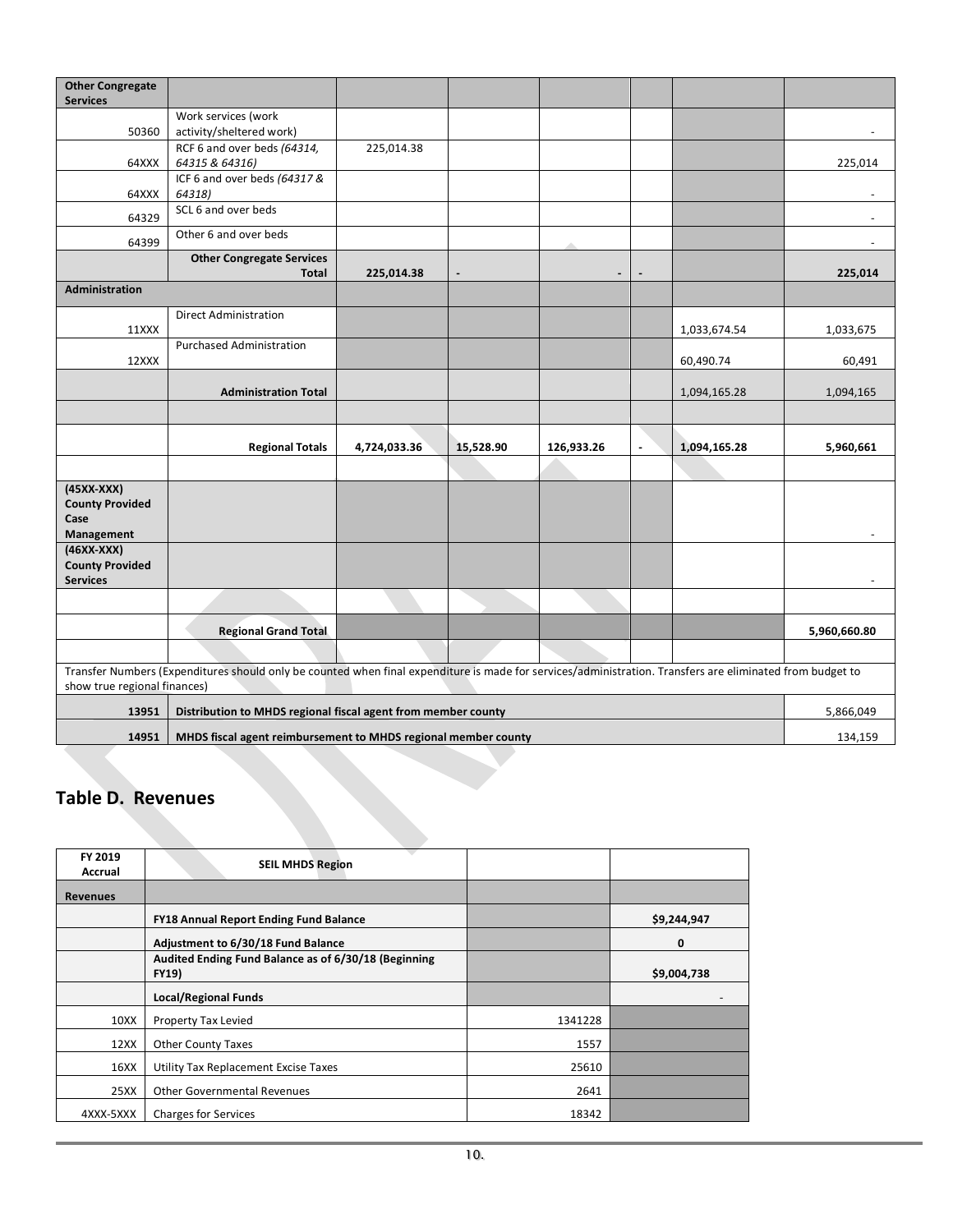| 5310 | <b>Client Fees</b>                       | 4680              |             |
|------|------------------------------------------|-------------------|-------------|
| 60XX | Interest                                 | 39994             |             |
| 6XXX | Use of Money & Property                  |                   |             |
| 8XXX | Miscellaneous                            | 4081              |             |
| 9040 | Other Budgetary Funds (Polk Only)        |                   |             |
|      |                                          |                   |             |
|      | <b>State Funds</b>                       |                   |             |
| 21XX | <b>State Tax Credits</b>                 | 88287             |             |
| 22XX | <b>Other State Replacement Credits</b>   | 22715             |             |
| 2250 | <b>MHDS Equalization</b>                 |                   |             |
| 24XX | State/Federal pass thru Revenue          | $\overline{a}$    |             |
| 2644 | MHDS Allowed Growth // State Gen. Funds  |                   |             |
| 29XX | Payment in Lieu of taxes                 | $\qquad \qquad -$ |             |
|      |                                          |                   |             |
|      | <b>Federal Funds</b>                     |                   |             |
| 2344 | Social services block grant              |                   |             |
| 2345 | Medicaid                                 |                   |             |
|      | Other                                    |                   |             |
|      | <b>Total Revenues</b>                    |                   | \$1,549,134 |
|      |                                          |                   |             |
|      | <b>Total Funds Available for FY19</b>    | \$10,553,872      |             |
|      | <b>FY19 Actual Regional Expenditures</b> | \$5,960,661       |             |
|      | Accrual Fund Balance as of 6/30/19       | \$4,593.211       |             |

#### <span id="page-11-0"></span>**Table E. County Levies**

| County                   | 2016<br>Est. Pop. | <b>Regional Per</b><br>Capita | <b>FY19</b><br>Max<br>Levy | <b>FY19</b><br>Actual<br>Levy | Actual<br><b>Levy Per</b><br>Capita |
|--------------------------|-------------------|-------------------------------|----------------------------|-------------------------------|-------------------------------------|
| <b>Des Moines</b>        | 39,739            | 42.60                         | 1,692,881                  | 0                             | 0.00                                |
| Henry                    | 19,773            | 42.60                         | 842,330                    | 0                             | 0.00                                |
| Jefferson                | 18,090            | 42.60                         | 770,634                    | 594689                        | 32.87                               |
| <b>Keokuk</b>            | 10,119            | 42.60                         | 431,069                    | 0                             | 0.00                                |
| Lee                      | 34,615            | 42.60                         | 1,474,599                  | 0                             | 0.00                                |
| Louisa                   | 11,142            | 42.60                         | 474,649                    | 0                             | 0.00                                |
| Van Buren                | 7,271             | 42.60                         | 309,745                    | 167000                        | 22.97                               |
| Washington               | 22,281            | 42.60                         | 949,171                    | 696072                        | 31.24                               |
| <b>Total SEIL Region</b> | 163030            |                               | 6945078                    | 1457761                       | 8.94                                |

## <span id="page-11-1"></span>**D. Outcomes/Regional Accomplishments in FY2019**

Following outcome efforts in alignment with research and evidence based practice on the national level, SEIL has heavily focused on parity, integrated service delivery, continuity of care across the various levels of care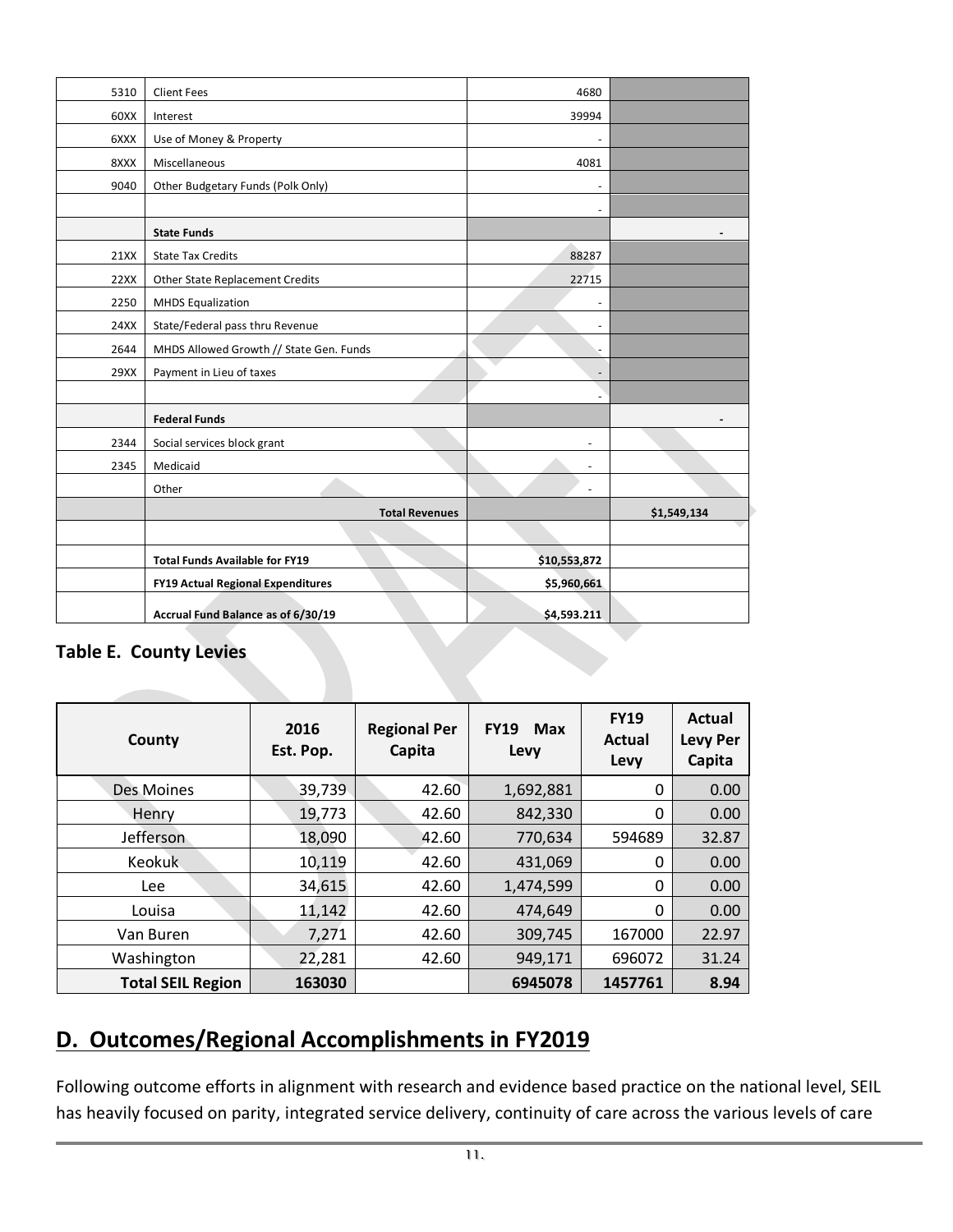that a person may experience. Each of these concepts lends itself to adequate data that with ongoing analysis can demonstrate effective performance indicators as well as actualized outcomes to individual's via service deliverables.

### **Parity**

With development, Implementation, and outcomes planning, a key component used as a frame of reference is Mental Health/Behavioral Health Parity. Though MHDS Regions can have only minor impact at the statewide level of impacting parity across all insurers or funding sources, SEIL has pushed forward with micro level efforts in region service delivery processes to ensure Mental Health parity as primary area of initiative and Substance Abuse parity as secondary area of initiative with our expert and qualified mental health and substance abuse partners. The SEIL region frames parity within the terms of non-eligibility based service. Many of the services that are identified in Regions core service array are crisis services by title and definition and should be readily available to any citizen in need, regardless of insurance coverage or funding availability.

When drawing comparison of SEIL parity efforts and SAMHSAs report Approaches in Implementing Mental Health Parity and Addiction Equity ACT: Best Practices from the States- 2016; the SEIL identified guiding principles and processes correlate very strongly. SEIL commits itself to further efforts as identified as best practice within the region and as a supporter to other entity's parity efforts. Those efforts include: (1) open channels of communication, (2) standardization of materials, (3) creation of templates, workbooks and other tools, (4) implementation of market conduct exams and network adequacy assessments, and (5) collaboration with multiple agencies and stakeholder groups.

In order to evaluate the parity/non-eligibility based efforts, SEIL and our contracted crisis providers have made great effort to capture minimum data set information on a per individual served basis in the CSN system. Financing for such a firehouse model with other anticipated braid funds is quite complicated. As you will see, these efforts are costly to regions for the sake of service availability and administratively burdensome in efforts to reconcile cost and avoid duplicative payment with tax paid dollars. These inputs require considerable time and effort to manage. Pertaining to outcomes, SEIL frequently does not have access to precursor events/services nor post transition treatment engagement data. The focus of region outcomes is typically limited to the availability of information from region points of contact with individuals served, projective correlation, and/or regression analysis.

#### **Crisis Stabilization Residential Services**

The SEIL region maintains contracts with two Crisis Stabilization Residential Service (CSRS) programs with a total of 10 beds capacity and one CSRS program located outside of the region on a fee for service basis. All programs are structured the same to be a front end diversion from acute inpatient psychiatric hospitalization. Within the SEIL region, the assessment for CSRS has been fundamentally standardized by several contracted clinical service agencies to determine a person's level of care need. This process ensures that individuals are served in the least restrictive environment possible to meet their need. Because this is a crisis service, open 24/7/365 the region budgets for the entirety of the cost and does not restrict access on an eligibility basis.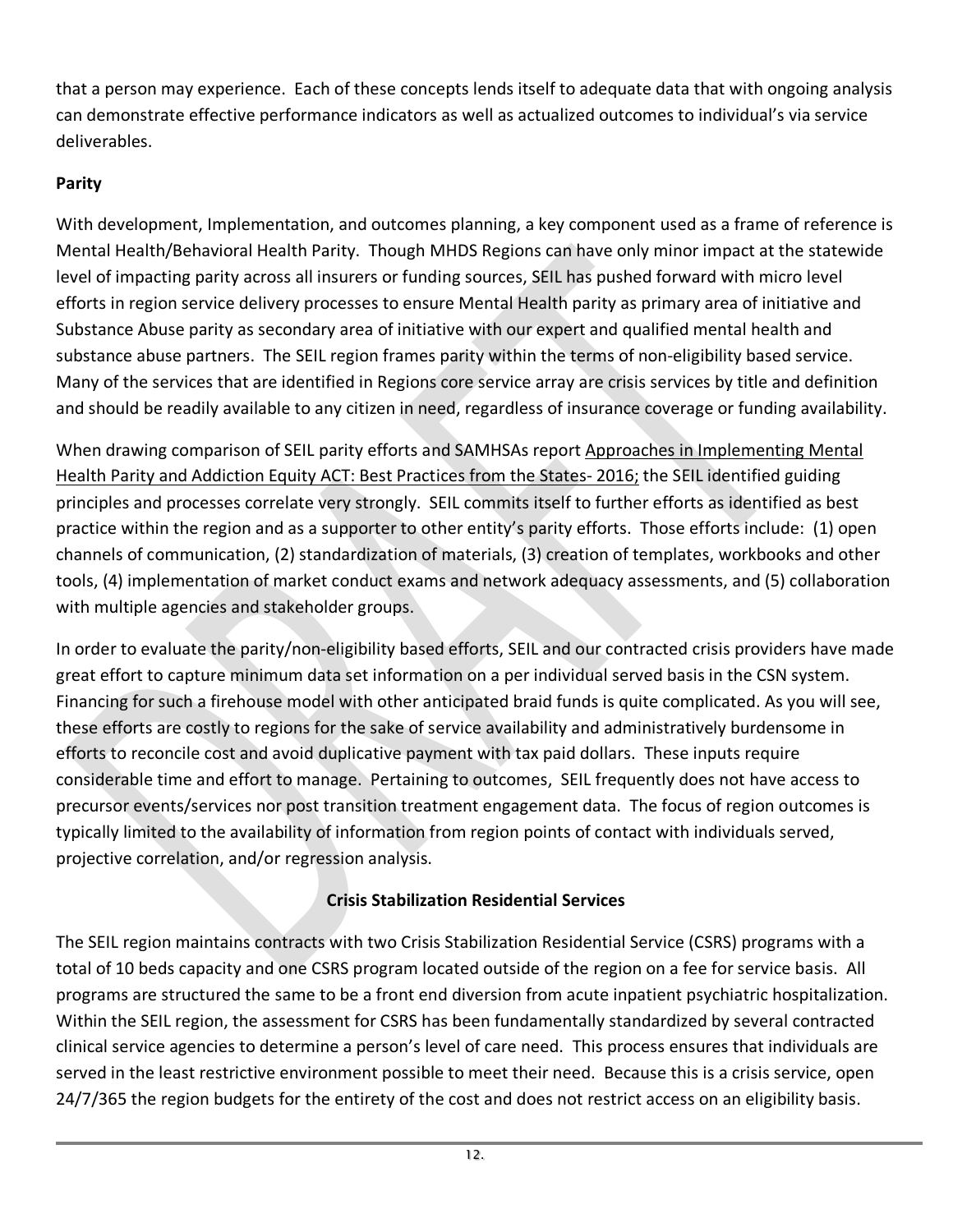Such management defers cost from individual insurance carriers of all forms and is the least intrusive form of support to an individual by keeping them close to their local community and natural resources/supports.

Data is being derived from these programs indicating not only census information and referral initiation, but also programmatic expectations to link individuals not already connected with local resources with community based options to meet their individual need i.e. IHH care coordination, psychiatry/therapy services, somatic care, housing, employment, transportation, insurance coverage options, Social Security benefit application, food assistance, etc.

Braid funding continues to be a focal point for this service to not only facilitate financial connectivity/sustainability of the program, but to also ensure connectedness of the Medicaid service array for individuals in need with Region non-Medicaid services. SEIL will report once again there have been ongoing challenges with this venture but our efforts continue. It is to be noted that only Hope Haven CSRS is accredited (2/1/18) and contracted with the MCOs operating in Iowa in FY19. Their reimbursement for Medicaid eligible's accessing the service was as indicated below:

| <b>Total Admissions to Hope Haven CSRS: 47</b> |  |  |
|------------------------------------------------|--|--|
|                                                |  |  |

| <b>MCO</b>      | <b>Duplicated Medicaid Eligibles</b><br>Identified | <b>Total FY19 Reimbursement</b> |
|-----------------|----------------------------------------------------|---------------------------------|
| AmeriGroup      | 4                                                  | 2,881.52                        |
| <b>UHC</b>      | 29                                                 | 22,341.38                       |
| Medicaid-No MCO | 4                                                  | $\mathbf 0$                     |
| <b>TOTAL</b>    | 37                                                 | 25,222.90                       |

\*MCO changes and MCO contracting directly impacted the ability to bill accordingly for Medicaid eligible's Crisis Stabilization Residential Service (CSRS) that they utilized

Indicated in the below table is the comparison of contract versus cost billed to SEIL (All providers of SEIL residents):

| <b>Provider</b> | <b>Total Contract Amount</b>         | <b>Total FY19 SEIL Expenditure AFTER</b><br>Reconciliation |
|-----------------|--------------------------------------|------------------------------------------------------------|
| Hope Haven      | 674,155                              | 643,664                                                    |
| <b>SIMHC</b>    | Per diem rate 360.19 Fee for Service | 5,403                                                      |
| Tenco           | 539,693                              | 485,521                                                    |
| <b>TOTAL</b>    | 1,216,369                            | 1,134,588                                                  |

\*3% profit allowable when within actual cost compared to contracted cost (Reinvestment)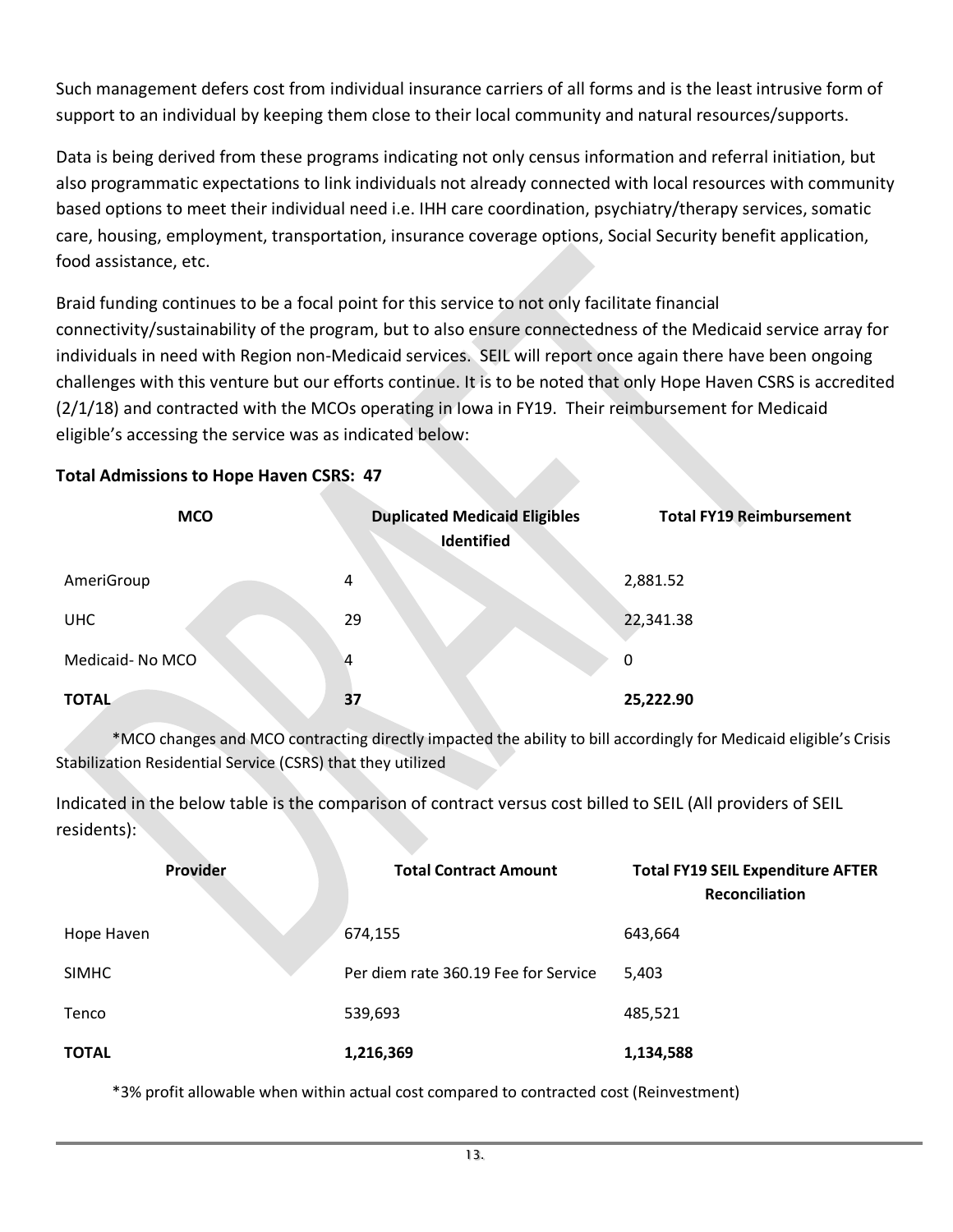In regards to persons served and bed utilization of SEIL CSRS of the 88 total persons admitted/72 unduplicated the average age of individuals admitted was 42 years old and the gender percentages were 60.25% Male and 39.74% Female. The average length of stay overall related to the initial crisis admission with the proceeding transition timeframe was 22.5 days. The below graph represents the bed utilization of each program with comparison of max capacity across fiscal year 2018 and 2019.



This information, in conjunction with other service area data points, will be used to analyze ongoing service needs of region residents and attribution of financial resources of the region in the future.

#### **SEIL Cost/Benefit Analysis**

- Individuals are served in and/or closer to their home community.
- Individuals are served in the lowest level of care to meet their needs.
- Crisis Screening/Assessment/Evaluation are cohesive elements to the development of the individual's action plan, stabilization plan, treatment interventions, and discharge plan
- SEIL recognizes the increased cost to facilitate well-constructed transition of care and service to those in need of that level of support. Of these constructs, length of stay for individuals served within SEIL created programs have the potential to surpass the expected length of stay of less than 5 days.
- Individuals are linked to ongoing community based resources to facilitate long term treatment stability including but not limited to application for SSA benefits, Medicare/Insurance benefits, SNAP, Section 8, IHH Care Coordination services, outpatient psychiatric/prescribing/counseling services, linkages to primary care, Peer support/Recovery Center services, connections to natural supports, etc.
- The projected deferred cost from inpatient hospitalization, based on Total Persons Served (88) on an averaged 3-day inpatient acute psychiatric stay at our local inpatient unit at Great River Medical Center (1,360 per diem) is \$359,040. The equivalent cost of service in the CSRS programs (332.56 per diem) is \$87,796. A difference of \$271,244.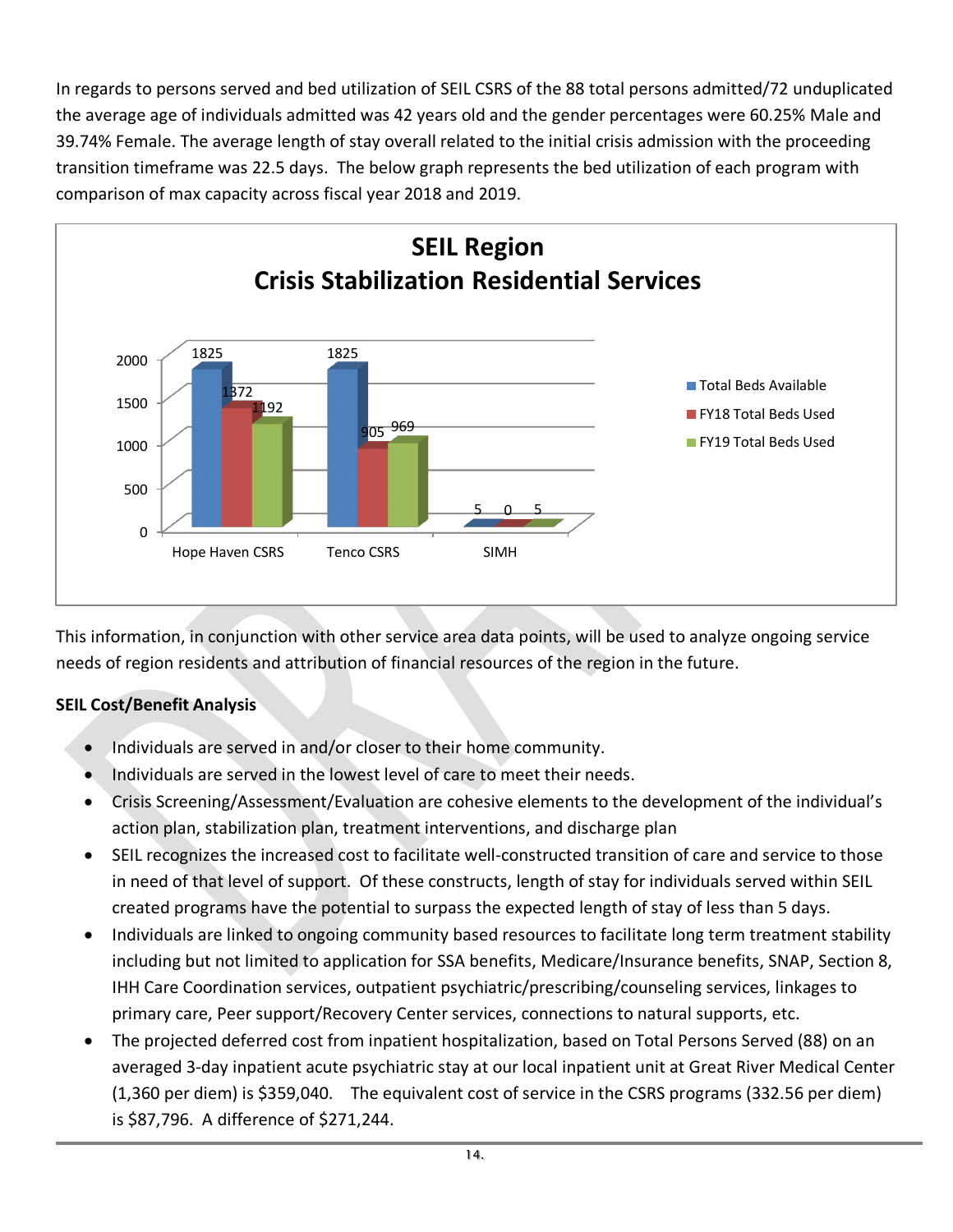- $\circ$  This directly relates to deferred cost away from Medicaid primarily, but also other insured (Medicare/private third party)
- Deferred cost related to the allowance of smooth transitions into the community based service array is extremely difficult to gauge and crosses over a broad range of tax paid dollars, subsidy, and benevolent contribution. However, the value of a consumer centric philosophy and practice in care goes beyond issues of finance and is profoundly impactful to individual's health and wellbeing ongoing. Attention to factors of trauma as antecedents as well as "here and now" trauma informed processes in service delivery offer much greater opportunity for successful outcomes and recovery to those served.

Other accomplishments related to crisis /non-eligibility based/parity services in FY19 include the successful Request For Proposal(RFP) and awarded service applicant for Mobile Crisis Response to CommUnity. Though this service was not available to the public in FY19, the foundation for the work was established and lengthy planning and coordination of the service as a new component in the continuum of care was detailed out for initiation in FY19. SEIL looks forward to the opportunity to offer this valuable service to the residents of the region and reporting on those served and correlated outcomes of individuals that access Mobile Crisis Services in the future.

#### **Continuity of Care**

Services should not and do not stand alone in a system of care that strives for continuity across the spectrum of necessary supports. SEIL works with many partners across many disciplines to facilitate not only continuity of care from a medical perspective, but also optimum level of functioning in any given environment within which a person is located. There are many obstacles and barriers to manage in the development of continuity, but through relationships and processes most of these obstacles and barriers can be overcome. SEIL continues in these efforts on a case by case basis and within the construct of region funded services/programs.

SEIL has a large distribution list in order to link people/agencies and share information as a learning community. On a monthly basis SEIL holds Stakeholder/Change agent meetings with certain relevant agenda items to address for anyone interested in attending. Topics are generated by stakeholders and happenings from federal/state/local level system/service changes. This platform and format allows for relationship building, knowledge and understanding of key discipline missions and practice, collaborative service delivery strategies, identification of local resources, means to finance service succinctly, and strategies to develop best practices for treating individuals with care in multiple environments and situations.

Because of the relationships that have been fostered in the adult service array of SEIL, many of our regions contracted service providers have standardized their practices and/or organized their admission/discharge processes in tandem with other service admissions/discharges. These smooth transitions of care are notably in the best interest of those that we serve and are applicable to both eligibility and non-eligibility based service. Quite frequently in the crisis service arena, it is difficult to identify where one service ends and another begins. Connectedness between 24 hour crisis line, Mobile Crisis Response, Crisis Assessment, 23 Hour Crisis Observation and holding, Crisis Stabilization Residential Services and Crisis Community Based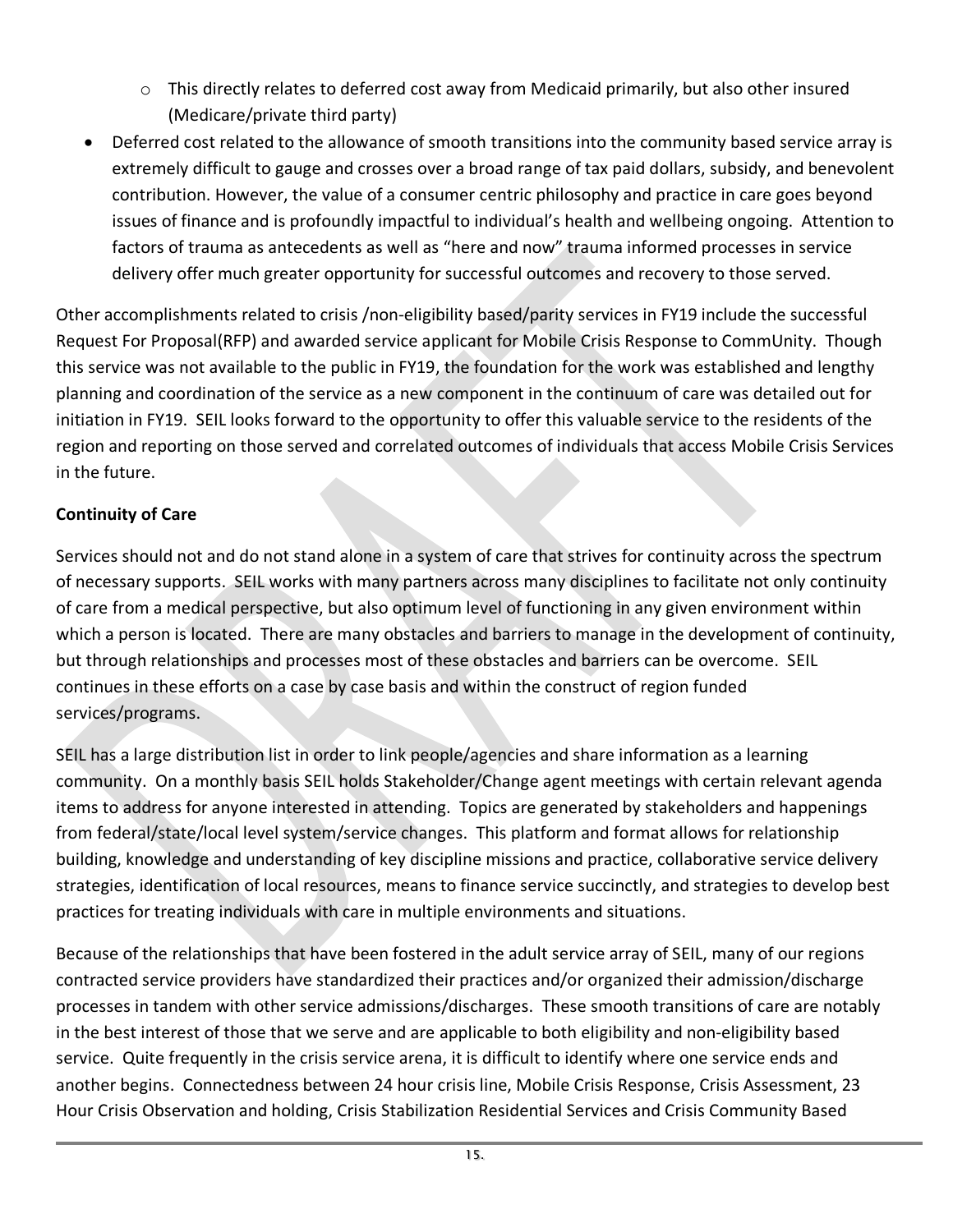Services (to be provided sometime in the near future) requires a lot of collaborative effort in service engineering as well as heightened understanding of traffic control measures as individuals move across the spectrum of service. Given there are multiple agency providers managing those transitions with the challenge of workforce shortage, seamless service delivery remains a goal of the region and an identifiable benchmark for quality continuity of care.

#### **Justice Involved Services**

SEIL has also made a concerted effort to develop professional relationships with our law enforcement partners that include multiple police departments, eight(8) sheriff departments/jail systems, community based probation and parole, residential correctional facilities, and the department of corrections penitentiary. SEIL Jail Coordinators ensure that individuals that are identified as having possible mental health complications at booking and/or who present with mental health symptomology while detained are connected for additional assessment with the care coordinators and are asked to voluntarily participate in the service to connect each individual with needed service within the jail system and in transition to community based service. Much like the CSRS programs, the coordinators connect program participants to services of need post detainment i.e. insurance coverage, psychiatry/therapy, IHH care coordination, Substance use treatment/Recovery, mental health Recovery/Peer drop-in Centers, housing, food assistance, benefit acquisition and/or employment, supported community living services, etc. Both providers are pushing forward to collect and analyze utilization rates, recidivism rates, and overall jail population percentages for individuals with behavioral health symptomology.

SEIL, via Transition Link, has been highly involved in the planning and development of the jail coordination functions embedded within the Community Services Network (CSN). Throughout FY19, efforts were made to develop standardization in practice and process across jail diversion programs throughout the state using CSN as a platform to facilitate such standardization. Data points that are crucial to identifying, and evaluating the effectiveness of Region funded programs have been embedded in the framework of the jail coordination information system. SEIL has initiated use of the system and looks forward to the collection of information and the capability of the system in deriving outcome measures across programs and on an individual case basis.

Just as last year, SEIL measures the number of bookings in our 8 county jail systems and compares the number of individuals with whom our jail coordination staff serve and/or come in contact. It is anticipated that through successful care coordination and linkages with community based services, recidivism to the jail systems will decrease and thus, the percentage of individuals with mental health conditions will proportionately go down in comparison to the totality of bookings. Below are the SEIL Region efforts to graphically monitor those trends: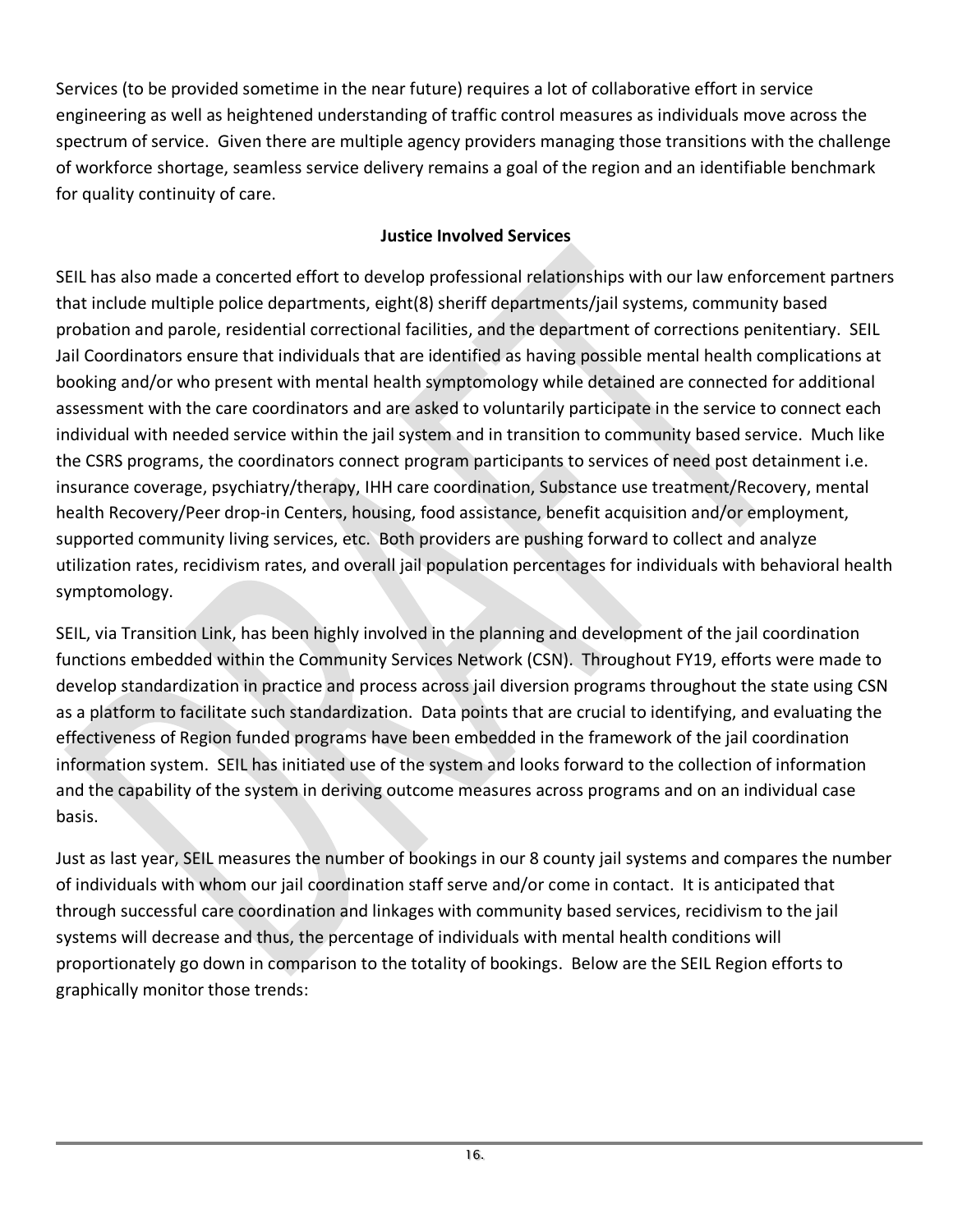

**Note:** Voluntary participants reflect 8.53% of total county bookings in FY18 and 6.15% in FY19. Bookings are unduplicative per jail, therefore participants of Jail coordination services are a duplicative count on the aggregate as there are detainees that cross jail systems. The 8 jail systems of the SEIL region have a total annual max capacity of 362 detainees on a given day or 132,130 detainees max census per year. The measures indicated only relate to in region bookings without consideration of alternate jail setting detainees or individual lengths of detainment.

SEIL's efforts in justice involved service was initiated with post booking efforts, however within FY19 SEIL upped our efforts on front end diversion by engaging our law enforcement partners in Crisis Intervention Training. In September 2018 and in April 2019, two CIT trainings were organized in the SEIL Region. These have been evaluated to be a quality experience for those who have underwent these trainings and the participants that successfully pass their performance measure of application of knowledge and technique (role play) are awarded certificate and pinned as a Crisis Intervention Team officer. At the end of FY19, SEIL is honored to report that through the locally offered trainings a total of 38 officers/public safety servants are part of the SEIL Crisis Intervention Team framework.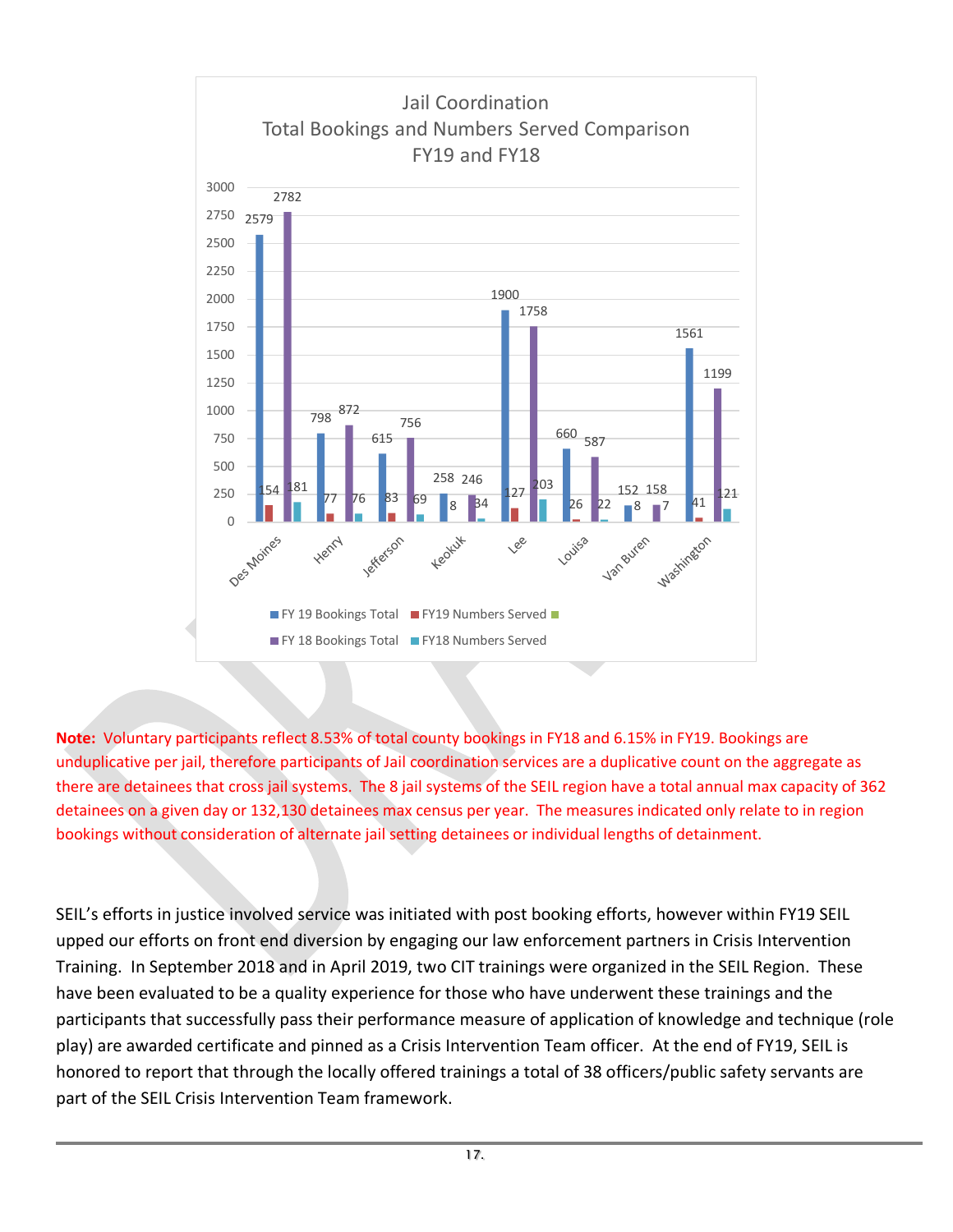#### **Integrated Service Delivery**

Integrated service delivery is not exclusively about medical model integration, though integration of service across medical service delivery is extremely important to the health and outcome of individuals. The region recognizes our minimal ability to impact the integration of clinical service across the spectrum of an individual's health care needs other than providing the opportunity to participate in stakeholder/change agent meetings with other professionals tasked with the care and service to the public. The arena in which the region can have a profound impact on integration is the development and provision of service systems of care that are available to individuals and families where they live that promote assimilation/non-isolation in their community of choice. SEIL has invested largely in such integrative efforts. Examples of such include: Peer Ran Drop-In Centers/Recovery Centers, Individual Placement and Supports (IPS) employment service, Permanent Supported Housing (PSH), Wellness Recovery Action Plan (WRAP), Illness Management and Recovery (IMR), and our NAMI affiliate- Southeast Iowa Link NAMI (NAMI Basic, Peer to Peer, and Family to Family- Family Psychoeducation, and Support Groups). Many of these integrated efforts are also evidence based practices in which the region pushes forward with our community partners in pursuing processes and measures that get those programs to fidelity. Obviously this all takes time, but getting the above stated offerings initially available in the SEIL region has happened in an extremely abbreviated amount of time.

Though Access Centers were not a core service for regions in FY19, it is a core service on the horizon and has been a topic of conversation and service development in planning for SEIL. As SEIL has identified in our quarterly reports to DHS, we continue to move forward with Access Centers in development outside of our region (Johnson County and Southern Iowa Mental Health Center). Understanding that such planning is to a degree contradictory to the concept of integrated service delivery. It is SEIL's objective to create pathways of service at the local level that will enable individuals in need quick access to service in their community and initially be engaged with a clinician and/or agency that can remain their ongoing treatment provider. Access Centers certainly serve their place in the continuum of care. In evaluation of SEIL needs, the market (financial and workforce) nor the anticipated utilization rates justify the local investment. Furthermore, there is some concern in regards to trauma that could be potentially inflicted via inappropriate utilization of Access Center service. Specifically: disruptions in living situation/placement, switches in therapeutic providers, transfers of medical record, and stigmatization associated with the utilization of a set aside service outside the normal and customary paths that other health conditions would generally travel. SEIL is committed to educating, consulting, and facilitating local partners to ensure such potential trauma is avoided as frequently as possible.

#### **Service Delivery Locations**

SEIL, in alignment with Olmstead, has made effort to serve individuals in least restrictive levels of care and avoid institutional placements within the MHDS service array and/or in any other discipline of institutional care. SEIL has compiled region claims data for persons served by the diagnostic category of Mental Illness to draw a comparison between totals and specified living environments/points of contact (Jail, MHI, RCF, Hab site placements, and Community). Further you can draw comparison between FY18 and FY19.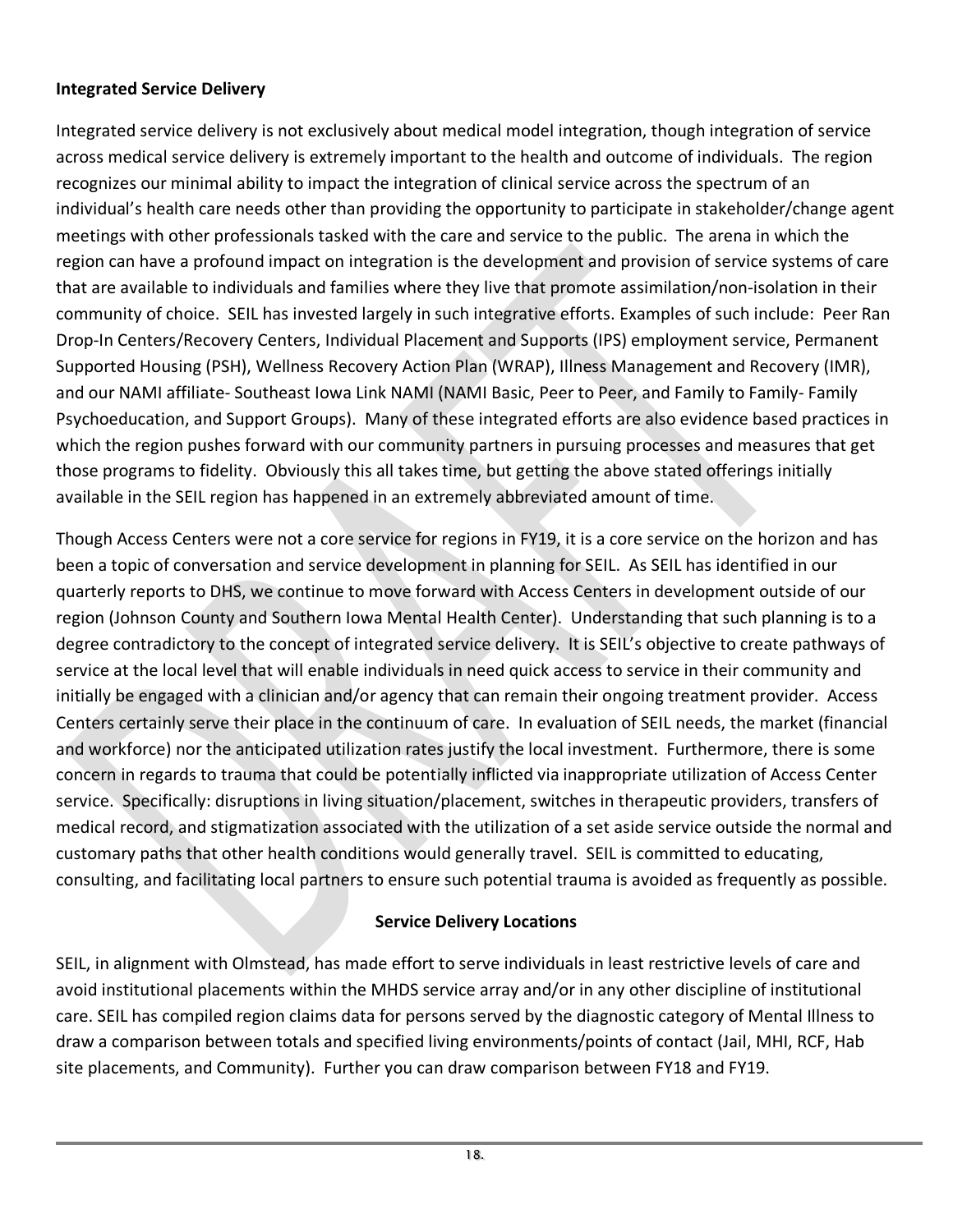

An accomplishment of SEIL in alignment with integrated service delivery and an ongoing goal of the region to acquire, is a contract for Assertive Community Treatment(ACT) services. The University of Iowa Hospital and Clinics (UIHC) agreed to provide ACT services in certain communities within the SEIL region that are in compliance with the distance standards associated with ACT as an evidence based practice. UIHC Fidelity score within FY19 was 4.

It is with high anticipation that the financial structure of ACT by the Iowa legislature, be addressed again to make this a financially viable service in the Medicaid service array to facilitate additional teams and/or extension of existing ACT provider's geographic footprint. SEIL recognizes that many individuals residing in our